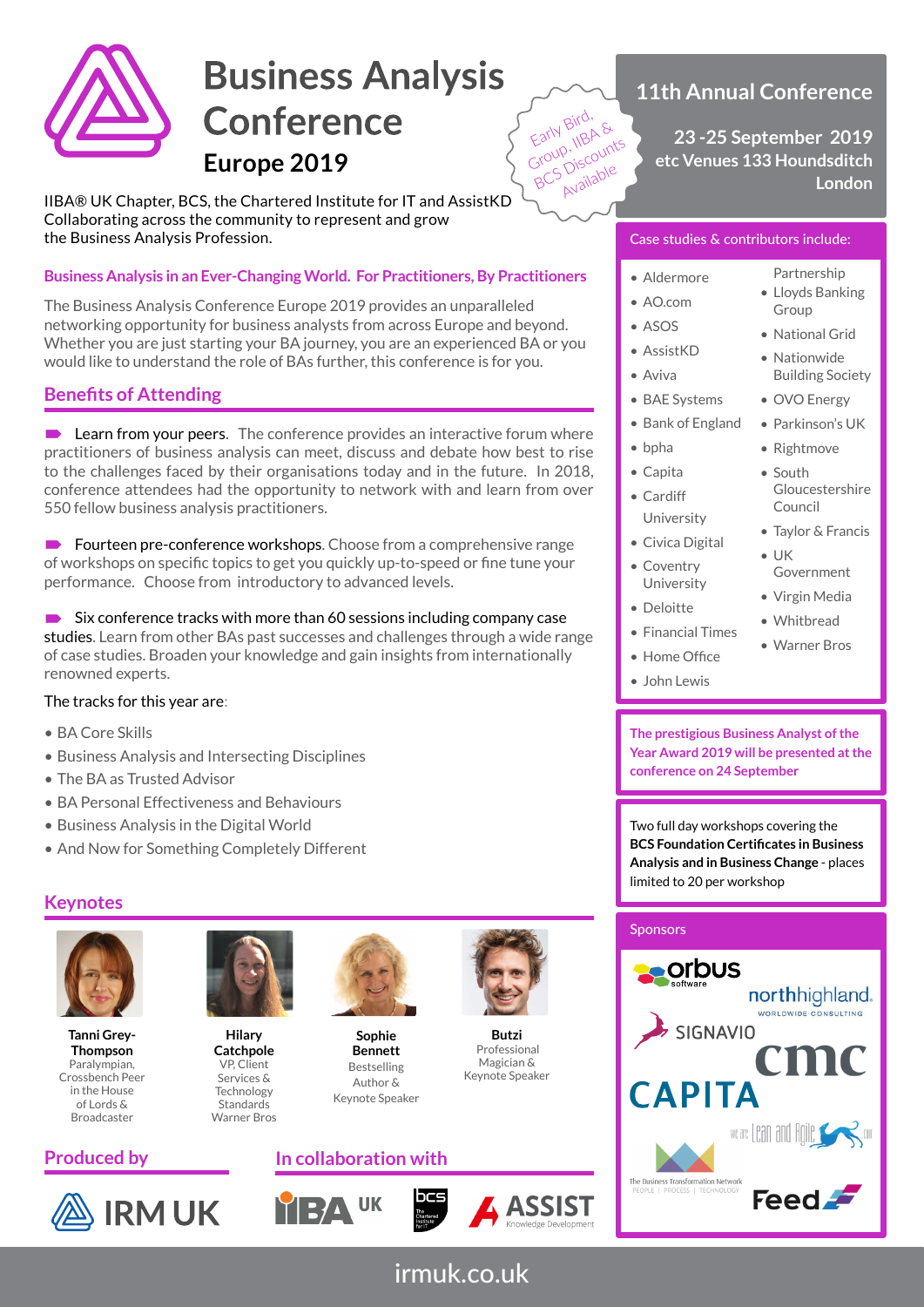

#### **Conference Sessions – 24-25 September 2019 • 6 Comprehensive Tracks to Choose From**

**Track 1: BA Core Skills** It's a great position to be in, working on a project confident in the knowledge that your mastery of the essential BA skills and techniques will enable you to tackle any business situation and help your stakeholders implement the right solution. This track focuses on topics that will be of interest to business analysts who work at the project level and who wish to explore the core skills and techniques that would be used once projects have been identified and scoped.

**Track 2: Business Analysis & Intersecting Disciplines** Business analysis is a crucial discipline that enables the delivery of effective change. However, delivery of change is a team sport, and it relies equally on the skills and competencies of our colleagues in related disciplines. This track focuses on topics, techniques and toolsets that complement, adioin or overlap with business analysis.

usted Advisor Increasingly, business analysts are moving out of the confines of requirements engineering and facing a more active role alongside senior management in the shaping and, particularly, execution of strategy. This requires them to take on more leadership responsibilities and position themselves as 'trusted advisors' to senior managers. This track will examine not just the techniques, but also the skills and behaviours that business analysts will need to succeed in this more challenging world.

**Track 4: BA Personal Effectiveness and Behaviours** Plenty of commentary is available on the importance of BAs having a depth to their personal skills, exhibiting the correct behaviours, and the crucial attribute, emotional intelligence. This track seeks to provide tangible insights in those areas that are often difficult to quantify and evidence.

**Track 5: Business Analysis in the Digital World** The digital enterprise uses technology as an enabler to gain competitive advantage. This could be through: Customers, Analytics, Services, Processes, Responses & Innovations. This track will offer presentations that relate to one or more of these six areas. These sessions offer insights into the application of a digital mindset and the potential impact upon the enterprise.

**Track 6: And Now for Something Completely Different** Business analysis is not a profession for cookie-cutters. Inspired thought and duly considered approaches can achieve significantly better outcomes than a checkbox mentality. With that in mind, this track focuses on content that is novel, inspiring and practical.

#### **23 September 2019 • Conference Workshops • Full Days and Half Days**

#### **BCS Foundation Certificate in Business Analysis** *James Cadle, Director, AssistKD*

AssistKD and BCS present an intensive workshop covering the syllabus for the BCS Foundation Certificate in Business Analysis. Delegates will be able to sit the examination at the end of the workshop and get their results on the same day. Pre-workshop personal study is strongly recommended. Pre-registration is required for this workshop and examination. The Foundation Certificate in Business Analysis covers the breadth of concepts, approaches and techniques relevant to Business Analysis. It provides a foundation for the range of modular certificates provided by BCS in the areas of Business Analysis, Consultancy and Business Change. In addition, it provides foundation–level Business Analysis knowledge for specialists in other disciplines. **\***

#### **BCS Foundation Certificate in Business Change** *Ian Glenister, International Delivery and Consultant, PCMI*

AssistKD and BCS present an intensive workshop covering the syllabus for the BCS Foundation Certificate in Business Change. Delegates will be able to sit the examination at the end of the workshop and get their results on the same day. Pre-workshop personal study is strongly recommended. Pre-registration is required for this workshop and examination. The BCS Foundation Certificate in Business Change covers the landscape of concepts, lifecycle and techniques relevant to Business Change. It provides a foundation for the range of modular certificates provided by BCS in the areas of Business Analysis, Consultancy and Business Change. In addition, it provides foundation–level Business Change knowledge for specialists in other disciplines. **\***

#### **\* There will be an extra exam fee of £120 for the BCS workshops.**

#### **From an Idea ... to a Priortised Backlog: A BA's Guide!**

*Emily Rawlinson, Business Analyst & Adam Garnett, Business Analyst, AO.com*

In this interactive workshop attendees will work in small groups, using a selection of different techniques, taking an idea and transforming it into small, deliverable slices, held on a prioritised backlog. Attendees will be able to see how they can take an idea and collaborate with both stakeholders and development teams to come to an agreed programme of work.

#### **A Practical Introduction to User Experience and User-Centred Design**

#### *Chris Rourke, CEO, User Vision*

This intensive workshop will cover the user-centred design process, highlighting the activities that user experi-ence professionals conduct to enhance the usability and user experience of the products, systems and services. BAs increasingly work alongside user researchers and UX professionals to integrate user requirements for complex projects. The workshop will also explore the areas where there is typically co-ordination between user researchers or designers with business analysts, and cover strategies for enhancing this working relationship.

#### **Getting to the Essence – How to Get to the 'What' Beyond the 'Who' and 'How'**

*Alec Sharp, Senior Consultant, Clariteq Systems Consulting* In his landmark article, "No Silver Bullet – Essence and Accidents of Software Engineering", Fred Brooks made the point that business analysis will always be challenging. Why? Because it's relatively easy to describe the 'who and how' of the current state. What's often difficult is figuring out what is actually being accomplished. And

that makes building a useful future state almost impossible. Sometimes, our business clients are so immersed in their job and how they do it, they've literally lost sight of what is really being done. That's why the speaker has concluded, after more than 35 years of business analysis, a fundamental ability of great BAs is separating the "what" from the "who, how, and why."

#### **The Mindful Business Analyst**

*Kathy Berkidge, Agile Consultant & Coach, Mind at Work Consulting*

In today's volatile world, teams are under more pressure to deliver innovative solutions that not only meet customers' expectations but exceed them. BAs are the catalyst that bring teams together to ensure a shared and common understanding of goals to maximise both business and customer value. But all too often, BAs are time poor, multi-tasking, dealing with difficult stake-holders and acting in several roles, leading to poorer performance and stress. It takes more than just perseverance to manage these demands. BAs need mindful-ness. Mindfulness is a key skill that helps increase focus, manage stress and build resilience. The mindful BA helps teams truly collaborate and share ideas to deliver better solutions. The benefits of mindfulness include clearer thinking, increased creativity and improved communications. Kathy will share her experiences of applying mindfulness to be a more effective, and happier, BA.

#### **Tools and Techniques for Remaining Competitive in a Digital World**

*Amy Morrell, Lead Business Analyst, Home Office & Rohela Raouf, Business Analyst, Business Analysis Hub*

Remaining competitive in a digital world should be a priority for organisations. Business analysts, being at the heart of change and transformation, need the tools and techniques to support and guide the organisations through this journey. In this workshop, participants will learn about a number of different tools within the Service Design toolkit to provide them with the knowledge and experience to guide their organisation through their digital journey.

#### **Let's Play BA – The Business Analysis Board Game**

*Claudia Michalik, Programme Manager, The BA Collective* 

Business analysis is crucial in projects. But how can you improve its understanding and capabilities? The BA Game© introduces a board game to experience how your decisions can influence project success. The aim is to learn the use and benefits of BA techniques in a playful environment.

#### **From Audience to Presenter - Making the Leap** *Nick Powell & Sandra Leek, Lloyds Banking Group, David Beckham, Aviva, Charlie Payne, National Grid*

Are you interested in public speaking but feel that standing up in front of a large group of people would be too stressful or think you didn't have a good idea? Speaking at events can bring benefits - both professional and personal – building confidence through facing your fears. Unlike other presentation skill courses this highly interactive workshop is able to draw on resources from a conference environment. Participants will be able to gain practical insight from experienced speakers ranging from development of an initial idea through to the presentation itself. The opportunity to conduct a short presentation in front of fellow delegates will provide a supportive environment to help develop confidence.

#### **Business Solution Design - Bring Your Requirements to Life**

*James Robertson & Suzanne Robertson, Principals, the Atlantic Systems Guild*

In this changing world, the same old business solutions are no longer good enough. Business solution design is about forming the requirements into solutions that work better, and motivate the people who use them. Business solution design is not about making attractive screens and clever interface devices. It is about ensuring the requirements are implemented so the solution is useful and irresistible to its audience. Because the business analyst has studied both the business problem and the people involved, the BA makes the ideal business solution designer.

#### **Why is it Difficult to Bind Technology to the Business?**

*Linda Parker, Consulting BA, The Christon Blueprint & Gary Cockburn, Consultant Business Analyst, Lightforce Consulting Ltd*

We've all heard terms like 'business readiness' and 'getting the business to take ownership'. But how do you really get the business you have worked so closely with, to adopt the technical solution you've worked so hard on. It's a problem that has been around for a long time and still persists regardless of whether you are working waterfall or agile. Even if you are lucky enough to have an innovation centre where the business adopts technical solutions in small safe environments, these must then be scaled up across the organisation, which can prove difficult. This workshop doesn't have all the answers; the aim is to explore the pitfalls and successes, to understand where the business analyst fits and learn from the experiences of others.

#### **Techniques for Successfully Launching Projects** *Simon Girvan, Agile Coach, UK Government*

Getting projects started properly can be difficult. All too often, the project begins with little or no analysis of what it is trying to achieve, and teams start work without a clear idea of how they will work together. This interactive and informative workshop introduces 'Inception Deck' and 'Lift-off, with Agile Chartering' as two distinct but complementary approaches that BAs can use to provide a 'Just Enough, Just In Time' level of rigour that can sometimes be lacking; and provide a refreshing alternative to formal documentation to provide much needed project context and team alignment.

#### **Transformative Business Analysis: Exploring Digital and Customer Experience**

*Cath Rutter, Virgin Media, Gill Kent, Cardiff University & Jonathan Hunsley, AssistKD*

This workshop consists of two 90 minute sessions. The first focuses on 'Digital and Business Analysis' and the second on 'Customer Experience'. Both sessions are based on content requested and delivered at the UK BAMF (BA Manager Forum).

#### **BA: Brand and Attract, to Entise the Right People to You**

#### *Georgiana Mannion, Transformation Consultant, Evolving BA*

Branding is essential for the external presence of your business, so why not utilise it for the internal presence of the projects? Projects are usually 'done' to the staff, so use successful branding to draw people TO your project. How often has a project failed because of preconceived ideas about the product or past failures? We can embed the MEANING of the project. We change how culture oper-ates, the tech may change but engagement is key. We are the link into the business and the lines are blurring between change, BA, service & design.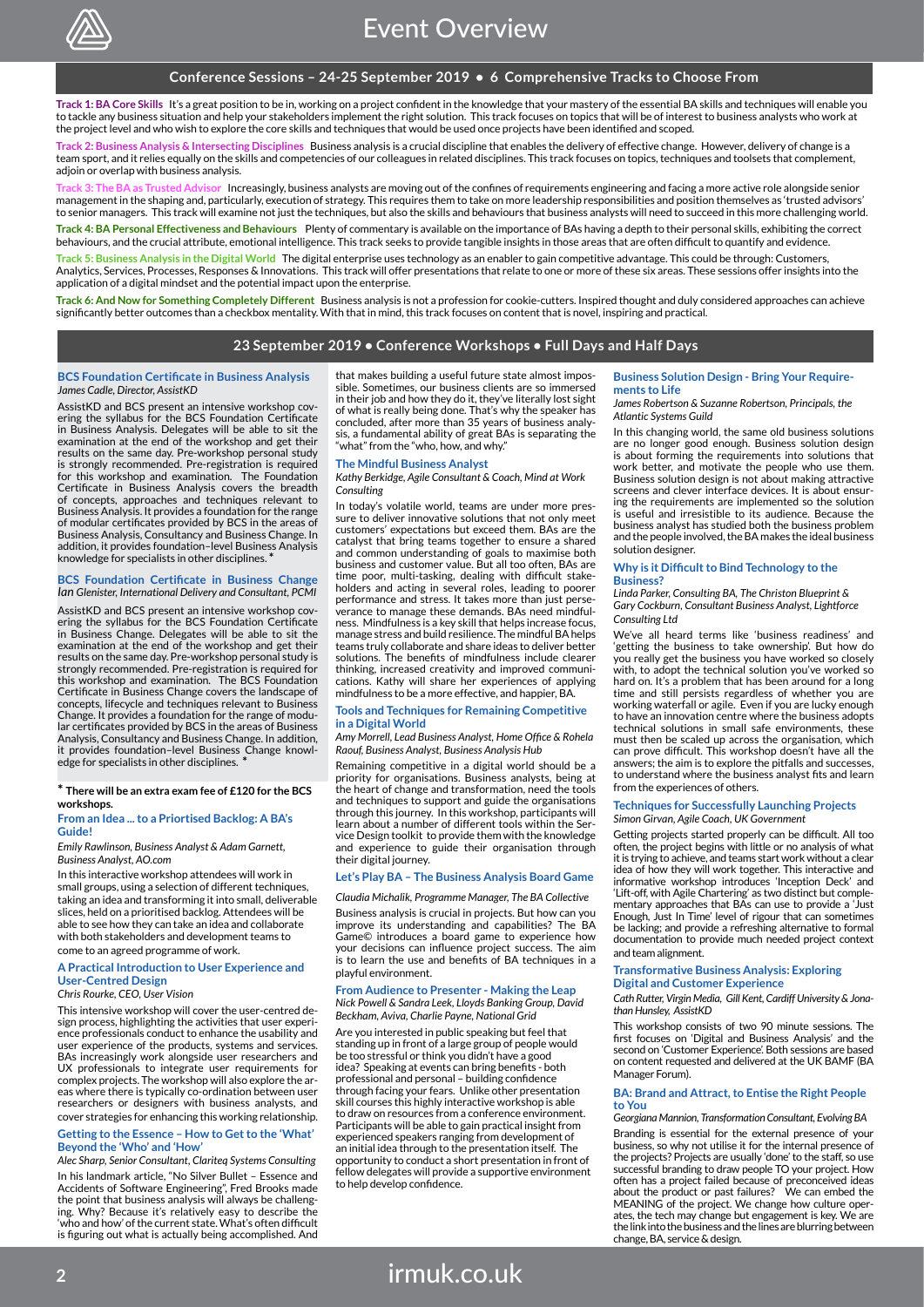# Agenda

|                                                                                                                                                                                                    |                                                                                                                                                                                                     |                                                                                                                                                | Monday 23 September 2019: Pre-Conference Workshops                                                                                                                       |                                                                                                                                                     |                                                                                                                                                              |                                                                                                                |                                                                                                                                                                 |                                                                                                                                                                                                |                                                                                                                                                                                          |                                                                                                                                                        |                                                                                                                                                |  |
|----------------------------------------------------------------------------------------------------------------------------------------------------------------------------------------------------|-----------------------------------------------------------------------------------------------------------------------------------------------------------------------------------------------------|------------------------------------------------------------------------------------------------------------------------------------------------|--------------------------------------------------------------------------------------------------------------------------------------------------------------------------|-----------------------------------------------------------------------------------------------------------------------------------------------------|--------------------------------------------------------------------------------------------------------------------------------------------------------------|----------------------------------------------------------------------------------------------------------------|-----------------------------------------------------------------------------------------------------------------------------------------------------------------|------------------------------------------------------------------------------------------------------------------------------------------------------------------------------------------------|------------------------------------------------------------------------------------------------------------------------------------------------------------------------------------------|--------------------------------------------------------------------------------------------------------------------------------------------------------|------------------------------------------------------------------------------------------------------------------------------------------------|--|
| Full Day Workshops - 09:30 - 17:30                                                                                                                                                                 |                                                                                                                                                                                                     |                                                                                                                                                |                                                                                                                                                                          |                                                                                                                                                     |                                                                                                                                                              |                                                                                                                |                                                                                                                                                                 |                                                                                                                                                                                                |                                                                                                                                                                                          |                                                                                                                                                        |                                                                                                                                                |  |
| BCS Foundation Certificate in Business Analysis, James Cadle, AssistKD<br>BCS Foundation Certificate in Business Change, Ian Glenister, PCMI Ltd                                                   |                                                                                                                                                                                                     |                                                                                                                                                |                                                                                                                                                                          |                                                                                                                                                     |                                                                                                                                                              |                                                                                                                |                                                                                                                                                                 |                                                                                                                                                                                                |                                                                                                                                                                                          |                                                                                                                                                        |                                                                                                                                                |  |
|                                                                                                                                                                                                    | Morning Workshops - 09:30 - 13:00                                                                                                                                                                   |                                                                                                                                                |                                                                                                                                                                          |                                                                                                                                                     |                                                                                                                                                              |                                                                                                                |                                                                                                                                                                 |                                                                                                                                                                                                |                                                                                                                                                                                          |                                                                                                                                                        |                                                                                                                                                |  |
| From an Idea to a Priortised<br>Backlog: A BA's Guide!<br>Emily Rawlinson, Business Ana-<br><b>Centred Design</b><br>lyst & Adam Garnett, Business<br>Chris Rourke, User Vision<br>Analyst, AO.com |                                                                                                                                                                                                     | A Practical Introduction to<br>User Experience and User-                                                                                       | Consulting                                                                                                                                                               | Getting to the Essence - How<br>to Get to the 'What' Bevond the<br>'Who' and 'How'<br>Alec Sharp, Clariteg Systems                                  |                                                                                                                                                              | The Mindful Business<br>Analyst<br>Kathy Berkidge, Mind at Work<br>Consulting                                  |                                                                                                                                                                 | Tools and Techniques for Remaining<br>Competitive in a Digital World<br>Amy Morrell, Lead Business Analyst,<br>The Home Office & Rohela Raouf,<br><b>Business Analysis Hub</b>                 |                                                                                                                                                                                          | Let's Play BA - The Business<br>Analysis Board Game<br>Claudia Michalik. The BA<br>Collective Ltd                                                      |                                                                                                                                                |  |
|                                                                                                                                                                                                    | Afternoon Workshops - 14:00 - 17:30                                                                                                                                                                 |                                                                                                                                                |                                                                                                                                                                          |                                                                                                                                                     |                                                                                                                                                              |                                                                                                                |                                                                                                                                                                 |                                                                                                                                                                                                |                                                                                                                                                                                          |                                                                                                                                                        |                                                                                                                                                |  |
| From Audience to Presenter -<br>Making the Leap<br>Nick Powell & Sandra Leek, Lloyds<br>Banking Group, David Beckham,<br>Aviva & Charlie Payne, Capita                                             |                                                                                                                                                                                                     | <b>Business Solution Design</b><br>Bring Your Requirements<br>to Life<br>James Robertson & Suzanne<br>Robertson, the Atlantic Systems<br>Guild |                                                                                                                                                                          | Why is it Difficult to Bind<br>Technology to the Business?<br>Linda Parker. The Christon<br>Blueprint & Gary Cockburn,<br>Lightforce Consulting Ltd |                                                                                                                                                              | <b>Techniques for Successfully</b><br>Launching Projects<br>Simon Girvan, Agile Coach,<br><b>UK Government</b> |                                                                                                                                                                 | <b>Transformative Business Analysis:</b><br><b>Exploring Digital and Customer</b><br>Experience<br>Cath Rutter, Virgin Media, Gill Kent,<br>Cardiff University & Jonathan Hunsley,<br>AssistKD |                                                                                                                                                                                          | BA: Brand and Attract, to Entice<br>the Right People to You<br>Georgiana Mannion<br><b>Evolving BA</b>                                                 |                                                                                                                                                |  |
| Tuesday 24 September 2019: Conference Day 1 & Exhibits                                                                                                                                             |                                                                                                                                                                                                     |                                                                                                                                                |                                                                                                                                                                          |                                                                                                                                                     |                                                                                                                                                              |                                                                                                                |                                                                                                                                                                 |                                                                                                                                                                                                |                                                                                                                                                                                          |                                                                                                                                                        |                                                                                                                                                |  |
| $08:00 - 09:00$                                                                                                                                                                                    | Registration and Morning Refreshments                                                                                                                                                               |                                                                                                                                                |                                                                                                                                                                          |                                                                                                                                                     |                                                                                                                                                              |                                                                                                                |                                                                                                                                                                 |                                                                                                                                                                                                |                                                                                                                                                                                          |                                                                                                                                                        |                                                                                                                                                |  |
| $09:00 - 09:10$                                                                                                                                                                                    | Welcome by the BCS, The Chartered Institute for IT, Lucy Ireland, BCS Learning & Development Ltd                                                                                                    |                                                                                                                                                |                                                                                                                                                                          |                                                                                                                                                     |                                                                                                                                                              |                                                                                                                |                                                                                                                                                                 |                                                                                                                                                                                                |                                                                                                                                                                                          |                                                                                                                                                        |                                                                                                                                                |  |
| $09:10 - 09:55$                                                                                                                                                                                    | Keynote: Aim High, Tanni Grey-Thompson, Paralympian, Crossbench Peer in the House of Lords & Broadcaster                                                                                            |                                                                                                                                                |                                                                                                                                                                          |                                                                                                                                                     |                                                                                                                                                              |                                                                                                                |                                                                                                                                                                 |                                                                                                                                                                                                |                                                                                                                                                                                          |                                                                                                                                                        |                                                                                                                                                |  |
| $09:55 - 10:10$                                                                                                                                                                                    | Business Analyst of the Year Award 2019                                                                                                                                                             |                                                                                                                                                |                                                                                                                                                                          |                                                                                                                                                     |                                                                                                                                                              |                                                                                                                |                                                                                                                                                                 |                                                                                                                                                                                                |                                                                                                                                                                                          |                                                                                                                                                        |                                                                                                                                                |  |
|                                                                                                                                                                                                    |                                                                                                                                                                                                     |                                                                                                                                                | <b>Business Analysis and</b>                                                                                                                                             |                                                                                                                                                     |                                                                                                                                                              |                                                                                                                |                                                                                                                                                                 |                                                                                                                                                                                                | <b>Business Analysis in the</b>                                                                                                                                                          |                                                                                                                                                        |                                                                                                                                                |  |
|                                                                                                                                                                                                    | <b>BA Core Skills</b>                                                                                                                                                                               |                                                                                                                                                | <b>Intersecting Disciplines</b>                                                                                                                                          |                                                                                                                                                     | The BA as Trusted Advisor                                                                                                                                    |                                                                                                                | <b>BA Personal Effectiveness</b><br>and Behaviours                                                                                                              |                                                                                                                                                                                                | <b>Digital World</b>                                                                                                                                                                     |                                                                                                                                                        | And Now for Something<br><b>Completely Different</b>                                                                                           |  |
| 10:40 - 11:30                                                                                                                                                                                      | Backlogs - the Good the Bad<br>and the Ugly<br>Lvnda Girvan, CMC<br>Partnership Consultancy                                                                                                         |                                                                                                                                                | The Symbiosis Between<br><b>Business Analysis and</b><br>Software Architecture<br>Krasimir Baylov & Hristo<br>Aleksandrov, Accedia                                       |                                                                                                                                                     | Working with the Enemy:<br>Pinpointing Relationship<br>Difficulties and Approaches<br>to Address Them<br>Julie Sutton, Business<br>Analyst, Taylor & Francis |                                                                                                                | <b>Business Analysis: The</b><br>Middle Way<br>David Beckham, Senior<br><b>Business Analyst, Aviva</b>                                                          |                                                                                                                                                                                                | The Future of Money -<br>Connecting Banking into the<br>Digital World<br>William Gall, Lead BA/Business<br>Designer, Nationwide Building<br>Society                                      |                                                                                                                                                        | The Art of Gamification<br>Jennifer Battan, The Uncom-<br>mon League                                                                           |  |
| 11:40 - 12:30                                                                                                                                                                                      | The Practicalities,<br>Challenges and Rewards of<br>Running a BA Apprenticeship<br>Scheme<br>Philippa Adcock & Matthew<br>Cruise, Business Analysts,<br>Warner Bros & Lawrence<br>Darvill, AssistKD |                                                                                                                                                | No BA is an Island<br>Terri Lydiard, Teal Business<br>Solutions & Linda Parker, The<br><b>Christon Blueprint</b>                                                         |                                                                                                                                                     | From Zero to a Team of<br>Heroes: Bringing Uniformity<br>to a Uniform Business!<br>Lee Fewkes, MWUK Ltd                                                      |                                                                                                                | Vanity of Vanities: Swimming<br>Against the Tide of<br>Management Jargon<br>Steve Whitla, Visual Meaning                                                        |                                                                                                                                                                                                | Data and AI With a Human<br>Touch<br>Anna Sloan, Senior Business<br>Analyst (AI), ASOS                                                                                                   |                                                                                                                                                        | We Can, But Should We?<br>Modern Ethics and the BA<br>Liz Calder, Blue Raccoon                                                                 |  |
| 12:40 - 13:00                                                                                                                                                                                      | Give Me a Slice of the<br>Action!<br>Matthew Goodbody,<br><b>Business Analyst, Rightmove</b>                                                                                                        |                                                                                                                                                | Data Analysis: Evolution<br>from Business Analysis<br>Rosanna Choy Ang,<br>Thoughtworks                                                                                  |                                                                                                                                                     | Achieving Domain<br>Knowledge Through my<br>Search for the Ultimate<br>Prawn Cocktail<br>Stephen Ellingham,<br>Independent Consultant                        |                                                                                                                | Business Analysis - a Caring<br>Profession<br>Sue Cornish, Senior Business<br>Analyst, bpha                                                                     |                                                                                                                                                                                                | Jack of all Trades, Master<br>of SCRUM<br>Georgina Bale & Nik Hatch,<br>Civica Digital                                                                                                   | Authenticity                                                                                                                                           | Beyond the 'BA' Cookie<br><b>Cutter: Leveraging Diverse</b><br>Doris Rosmann-Begg, Senior<br><b>Business Analyst, Whitbread</b>                |  |
| 13:00 - 14:30                                                                                                                                                                                      |                                                                                                                                                                                                     |                                                                                                                                                |                                                                                                                                                                          |                                                                                                                                                     | Lunch, Exhibits and Lunchtime Sessions by the conference sponsors and by members of the BA Conference Advisory Board                                         |                                                                                                                |                                                                                                                                                                 |                                                                                                                                                                                                |                                                                                                                                                                                          |                                                                                                                                                        |                                                                                                                                                |  |
| 14:30 - 15:20                                                                                                                                                                                      | Analysing and Documenting<br><b>Business Rules</b><br>Graham Witt, Modis                                                                                                                            |                                                                                                                                                | If BAs are From Earth, What<br>Planet are Other Disciplines<br>From and Why Should BAs<br>Go Visit?<br>Catherine Plumridge, Senior<br><b>Business Analyst, Aldermore</b> |                                                                                                                                                     | BA Head in the Cloud<br>Glenn Milton, & Louisa<br>Crowe, Senior Business<br>Analysts, Aviva                                                                  |                                                                                                                | <b>Anxiety and Business</b><br>Analysis or How I Learned to<br>Stop Worrying and Love the<br>Pressure<br>Eleanor Stowe, Business<br>Analyst, OVO Energy         |                                                                                                                                                                                                | Driving innovation with<br><b>Business Analysis</b><br>Nati Nazar, SoftServe                                                                                                             | Times                                                                                                                                                  | The BA World's a Stage -<br>Techniques We Can Learn<br>from the World of Theatre<br>Krystle Cook, Senior<br><b>Business Analyst, Financial</b> |  |
| 15:30 - 16:20                                                                                                                                                                                      | Victim Statements, Suspect<br>Interviews & Presenting at<br>Crown Court<br>Charlie Payne, Business Ana-<br>Iyst Manager, National Grid                                                              |                                                                                                                                                | Capability Models are Not<br>Just for the Architects!<br>Sarah Cockrill, Head of<br><b>Business Analysis, Coventry</b><br>University                                     |                                                                                                                                                     | How BA Can Close the<br>Strategy - Execution Gap<br>Filip Hendrickx, altershape                                                                              |                                                                                                                | Wellbeing: What is it and<br>Why Should I Care?<br>Corrine Thomas, Choices<br>Coaching                                                                          |                                                                                                                                                                                                | BA Skills in a Multi-level<br><b>Digital Environment</b><br>Danny Kalkhoven, Le Blanc<br>Advies                                                                                          |                                                                                                                                                        | Getting the (Rich) Picture<br>Kay Hardy, Capita<br><b>Government Services</b>                                                                  |  |
| 16:50 - 17:35                                                                                                                                                                                      | Keynote: The Magic of Crazitivity Butzi, Keynote Speaker & Professional Magician - Helps Companies to be Innovative by Raising the Level of Creativity                                              |                                                                                                                                                |                                                                                                                                                                          |                                                                                                                                                     |                                                                                                                                                              |                                                                                                                |                                                                                                                                                                 |                                                                                                                                                                                                |                                                                                                                                                                                          |                                                                                                                                                        |                                                                                                                                                |  |
| 17:35 - 18:35                                                                                                                                                                                      |                                                                                                                                                                                                     |                                                                                                                                                | Drinks Receptions sponsored by IIBA UK and AssistKD                                                                                                                      |                                                                                                                                                     |                                                                                                                                                              |                                                                                                                |                                                                                                                                                                 |                                                                                                                                                                                                |                                                                                                                                                                                          |                                                                                                                                                        |                                                                                                                                                |  |
|                                                                                                                                                                                                    |                                                                                                                                                                                                     |                                                                                                                                                | Wednesday 25 September 2019: Conference Day 2 & Exhibits                                                                                                                 |                                                                                                                                                     |                                                                                                                                                              |                                                                                                                |                                                                                                                                                                 |                                                                                                                                                                                                |                                                                                                                                                                                          |                                                                                                                                                        |                                                                                                                                                |  |
| 09:00 - 09:10                                                                                                                                                                                      |                                                                                                                                                                                                     |                                                                                                                                                | Welcome: AssistKD, Lawrence Darvill, Director, AssistKD                                                                                                                  |                                                                                                                                                     |                                                                                                                                                              |                                                                                                                |                                                                                                                                                                 |                                                                                                                                                                                                |                                                                                                                                                                                          |                                                                                                                                                        |                                                                                                                                                |  |
| 09:10 - 09:55                                                                                                                                                                                      |                                                                                                                                                                                                     |                                                                                                                                                |                                                                                                                                                                          |                                                                                                                                                     |                                                                                                                                                              |                                                                                                                |                                                                                                                                                                 |                                                                                                                                                                                                | Keynote: The Future of Work: Where Does the Business Analyst Fit? Hilary Catchpole, VP, Client Servicing & Business Technology, Warner Bros                                              |                                                                                                                                                        |                                                                                                                                                |  |
| $10:25 - 11:15$                                                                                                                                                                                    | Our Journey in Using Visual<br><b>Facilitation Techniques</b><br>Ann Mistiaen & Nikolaas De<br>Graeve, Novado                                                                                       |                                                                                                                                                | Turning Ideas Into Reality in<br>a Structured and Creative<br>Way<br>Monique Ho, Innovation<br>Exchange Lead, BAE Systems<br>Applied Intelligence                        |                                                                                                                                                     | Playing Football With Hippos<br>Marc Huntington & Louise<br>Chew, Business Analysts,<br>AO.com                                                               |                                                                                                                | <b>Stuttering Through Analysis:</b><br>The Personal Story of a Life-<br>Long Stutterer<br>Martyn Carter, Senior Busi-<br>ness Analyst, Aviva                    |                                                                                                                                                                                                | Digital Transformation and<br>Agile Adoption in Local<br>Government: The Perfect<br>Storm?<br>Helen Magee, Corporate<br><b>Business Change Adviser,</b><br>South Gloucestershire Council | Future<br>Design                                                                                                                                       | Going Wrong With Normal<br>- How Divergence is the<br>Alastair Somerville, Acuity                                                              |  |
| $11:25 - 12:15$                                                                                                                                                                                    | <b>BA Problem Solving Surgery</b><br>Craig Rollason, Head of<br>Global PMO, National Grid                                                                                                           |                                                                                                                                                | <b>Business Analysis and</b><br>Enterprise Architecture at<br>the Bank of England<br>James McQuaid & Neera<br>Amin, Senior Business Ana-<br>lysts, Bank of England       |                                                                                                                                                     | The Undercover BA Series<br>01 Episode 01<br>Ryan Folster, Britehouse                                                                                        |                                                                                                                | The World Inside Us: How<br>Behaviours and Character<br>Make Us Killer BAs<br>Bryony Rochester, Director<br>of Business Analysis, The<br><b>Financial Times</b> |                                                                                                                                                                                                | Making the Complex<br><b>Complicated: Reuniting</b><br>Cause and Effect<br>Matt Thompson, Product<br>Engineer, John Lewis &<br>Partners                                                  |                                                                                                                                                        | Campfire BA - Storytelling as<br>a Strategic Enabler<br>Jéan Raath, Zapper                                                                     |  |
| 12:15 - 13:45                                                                                                                                                                                      | Lunch, Exhibits and Lunchtime Sessions by IIBA UK, BCS, The Chartered Institute for IT, Parkinson's UK and by members of the BA Conference Advisory Board                                           |                                                                                                                                                |                                                                                                                                                                          |                                                                                                                                                     |                                                                                                                                                              |                                                                                                                |                                                                                                                                                                 |                                                                                                                                                                                                |                                                                                                                                                                                          |                                                                                                                                                        |                                                                                                                                                |  |
| 13:45 - 14:30                                                                                                                                                                                      |                                                                                                                                                                                                     |                                                                                                                                                |                                                                                                                                                                          |                                                                                                                                                     |                                                                                                                                                              |                                                                                                                |                                                                                                                                                                 |                                                                                                                                                                                                | Keynote: The Four Pillars of Thought Leadership: How to Stand Out and Elevate Your Career, Sophie Bennett, Bestselling Author & Keynote Speaker                                          |                                                                                                                                                        |                                                                                                                                                |  |
| 15:00 - 15:50                                                                                                                                                                                      | Using Value Chains to Focus<br>Stakeholder Imagination<br>Sam Munford, Business<br>Analyst & Product Engineer,<br>John Lewis Partnership                                                            |                                                                                                                                                | A Systems View of Modular<br>Kaizen and the OODA Loop<br>Grace Duffy, Management<br>and Performance Systems                                                              |                                                                                                                                                     | The Language of Leadership<br>and the Art of Persuasion<br>Sunita Mistry, Head of Business<br>Analysis, Home Office                                          |                                                                                                                | Finding Focus in a Crazy<br><b>Busy World</b><br>Jane Piper, Pipsy LLC                                                                                          | Agile Business Cases and<br>Beyond<br>Damien Braeckman, My<br>Place To Be                                                                                                                      |                                                                                                                                                                                          | Whose Perspective Is It<br>Anyway? Practical Analysis<br><b>Techniques for Understanding</b><br><b>Tricky Stakeholders</b><br>Adrian Reed, Blackmetric |                                                                                                                                                |  |
| $16:00 - 16:50$                                                                                                                                                                                    | Making Workshops More<br>Engaging and Interesting<br><b>Using Design Thinking</b><br>Techniques<br>Helen Winter, HWinter<br>Consultancy                                                             |                                                                                                                                                | Business Analysts - Human<br>Intelligence Experts of the<br>IT World?<br>Dominic Powell, Heimdall<br>Group                                                               |                                                                                                                                                     | In a VUCA World: Why Would<br>an Executive Believe a BA?<br>Janice B Gordon, Problem<br>Solving Company                                                      |                                                                                                                | Leading the BA Service<br>Christina Lovelock, BA<br>Manager, University of Leeds<br>& Dr Debra Paul, AssistKD                                                   |                                                                                                                                                                                                | Delivering Value at Pace<br><b>Chris Doughty &amp; Elliott</b><br>Andrews, Deloitte                                                                                                      | Work                                                                                                                                                   | Add a Pinch of Visuals for<br><b>Creative Collaboration!</b><br>Penny Pullan, Making Projects                                                  |  |
| 17:00 - 17:10                                                                                                                                                                                      | Conference Close IIBA UK, Nick de Voil, IIBA UK - Joint President                                                                                                                                   |                                                                                                                                                |                                                                                                                                                                          |                                                                                                                                                     |                                                                                                                                                              |                                                                                                                |                                                                                                                                                                 |                                                                                                                                                                                                |                                                                                                                                                                                          |                                                                                                                                                        |                                                                                                                                                |  |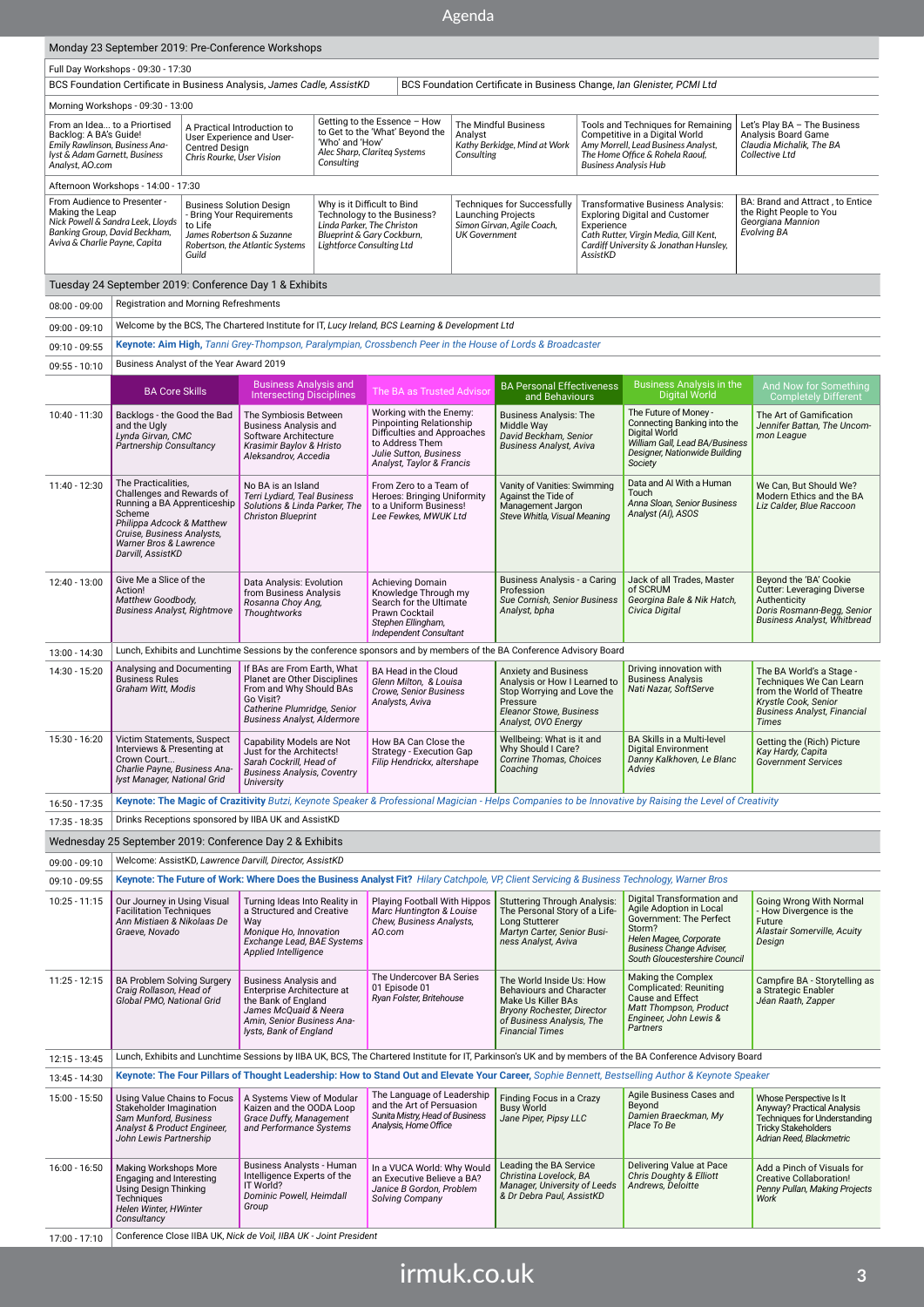# **Full Day Workshops:**

### **BCS Foundation Certificate in Business Analysis**

*James Cadle, Director, AssistKD*

AssistKD and BCS present an intensive workshop covering the syllabus for the BCS Foundation Certificate in Business Analysis. Delegates will be able to sit the examination at the end of the workshop and get their results on the same day. Pre-workshop personal study is strongly recommended. Pre-registration is required for this workshop and examination.

The Foundation Certificate in Business Analysis covers the breadth of concepts, approaches and techniques relevant to Business Analysis. It provides a foundation for the range of modular certificates provided by BCS in the areas of Business Analysis, Consultancy and Business Change. In addition, it provides foundation–level Business Analysis knowledge for specialists in other disciplines.

Topics covered include:

- The role and competencies of a Business Analyst
- Strategy analysis
- Business system and business process modelling
- Stakeholder analysis
- Investigation and modelling techniques
- Requirements engineering
- Business case development
- Delivery of the business solution

BCS will provide and run the examinations. The examination lasts one hour and takes place at 17:00 on the workshop day.

Please note that only delegates who have signed up for all three days of this event are entitled to attend this workshop and take the examination. £120 will be added to each invoice to cover the certification fee. There is a limit of 20 places on this workshop.

### **BCS Foundation Certificate in Business Change**

*Ian Glenister, International Delivery and Consultant, PCMI Limited*

AssistKD and BCS present an intensive workshop covering the syllabus for the BCS Foundation Certificate in Business Change. Delegates will be able to sit the examination at the end of the workshop and get their results on the same day. Pre-workshop personal study is strongly recommended. Pre-registration is required for this workshop and examination.

The BCS Foundation Certificate in Business Change covers the landscape of concepts, lifecycle and techniques relevant to Business Change. It provides a foundation for the range of modular certificates provided by BCS in the areas of Business Analysis, Consultancy and Business Change. In addition, it provides foundation–level Business Change knowledge for specialists in other disciplines.

Topics covered include:

- Overview of business change
- Business change techniques
- Business and IT alignment
- Business improvement definition
- Business change design
- Business change implementation
- Benefits realisation

BCS will provide and run the examinations. The examination lasts one hour and takes place at 17:00 on the workshop day.

Please note that only delegates who have signed up for all three days of this event are entitled to attend this workshop and take the examination. A fee of £120 will be added to your invoice for the certification. There is a limit of 20 places on this workshop.

# **Half Day Workshops:**

### **From an Idea... to a Priortised Backlog: A BA's Guide!**

*Emily Rawlinson, Business Analyst, AO.com & Adam Garnett, Business Analyst, AO.com*

In this interactive workshop attendees will work in small groups, using a selection of different techniques, taking an idea and transforming it into small, deliverable slices.

Attendees will be able to take an idea and collaborate with both stakeholders and development teams to come to an agreed programme of work.

Learning points:

- How to take an idea and slice this into deliverables by using a technique called User Story Mapping
- An overview of two different estimation techniques and how to apply them
- To understand the value of deliverables by using the Cost of Delay Matrix
- How to prioritise a backlog based on estimates and value, using a technique called Weighted Shortest Job First (WSJF)
- How to effectively collaborate with stakeholders and development teams to agree a prioritised backlog.

### **A Practical Introduction to User Experience and User-Centred Design**

*Chris Rourke, CEO, User Vision* 

This interactive and hands-on workshop will cover the user-centred design process, highlighting the activities that user experience professionals conduct to enhance the usability and user experience of the products, systems and services. BAs increasingly work alongside user researchers and UX professionals to integrate user requirements for complex projects. The course will also explore the areas where there is typically co-ordination between user researchers or designers with business analysts, and cover strategies for enhancing this working relationship.

The workshop will cover the fundamentals of usability, user experience and the User-centred Design (UCD) process:

- Applying usability & UX principles from the earliest project stages through to final evaluation
- Researching and documenting the context of use through user observation, interviews, personas, scenarios, and customer journey maps.
- Specifying user needs and requirements and their key role in the UCD process
- Designing solutions: interface design, usability guidelines and core design principles with examples from several different industries
- Wireframes and iterative prototyping
- Information architecture: goals and methods to improve the findability of content
- Digital accessibility: resources and methods for inclusive design
- Usability testing and evaluation: an overview on usability testing and other evaluations.
- Lean UX techniques and integrating UX with agile development
- UX strategy what is it and how successful companies implement it.

#### **Getting to the Essence – How to Get to the 'What' Beyond the 'Who' and 'How'**

*Alec Sharp, Senior Consultant, Clariteq Systems Consulting*

In his landmark article, 'No Silver Bullet – Essence and Accidents of Software Engineering,' Fred Brooks made the point that business analysis will always be challenging. Why? Because it's relatively easy to describe the 'who and how' of the current state – this person does something using that tool, then that person does something using another tool, and so on.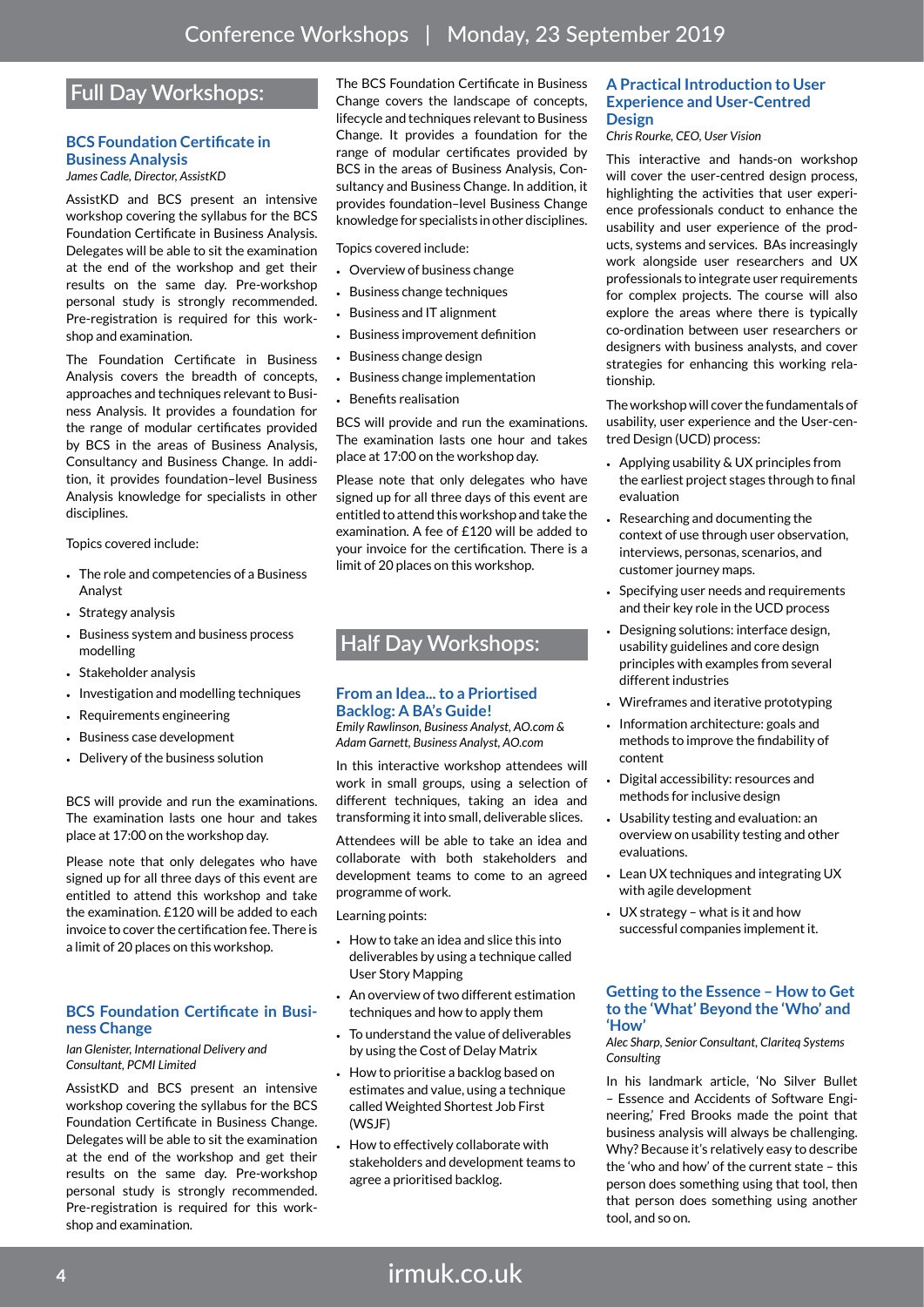What's difficult - often very difficult - is figuring out what is actually being accomplished. And that makes building a useful future state almost impossible. Sometimes, our business clients are so immersed in their job and how they do it they've literally lost sight of what is really being done. That's why the speaker has concluded, after more than 35 years of business analysis, a fundamental ability of great BAs is separating the 'what' from the 'who, how, and why.'

Backed up by numerous real-life examples, this tutorial will provide practical techniques and frameworks for getting to the essence in a variety of business analysis challenges.

Key learning points include demonstrating how getting to the essence helps by:

- Keeping people from diving into unhelpful detail while analysing the 'as-is' state
- Making your use cases / user stories more useful, and not drifting into the 'Useless Case' zone
- Freeing people from barnacle-like attachment to the current state during organisational or process change initiatives

## **The Mindful Business Analyst**

*Kathy Berkidge, Agile Consultant and Coach, Mind at Work Consulting*

In today's volatile world, teams are under more pressure to deliver innovative solutions that not only meet customers' expectations but exceed them. BAs are the catalyst that bring teams together to ensure a shared and common understanding of goals to maximise both business and customer value. But all too often, BAs are time poor, multitasking, dealing with difficult stakeholders and acting in several roles, leading to poorer performance and stress. It takes more than just perseverance to manage these demands. BAs need mindfulness.

Mindfulness is a key skill that helps increase focus, manage stress and build resilience. The mindful BA helps teams truly collaborate and share ideas to deliver better solutions. The benefits of mindfulness include clearer thinking, increased creativity and improved communications. Kathy will share her experiences applying mindfulness to be a more effective, and happier, BA.

In this practical and interactive session, participants will learn:

- How mindfulness helps improve concentration and cope with stress
- Why mindfulness is important for effective communications and collaboration
- Mindfulness techniques and how to apply mindfulness in day-to-day BA work

#### **Tools and Techniques for Remaining Competitive in a Digital World** *Amy Morrell, Lead Business Analyst, Home Office & Rohela Raouf, Business Analyst, Business*

*Analysis Hub*

Remaining competitive in a digital world should be a priority for organisations. Business analysts, being at the heart of change and transformation, need the tools and techniques to support and guide the organisations through this journey. In this workshop, participants will learn about a number of different tools within the Service Design toolkit to provide them with the knowledge and experience to guide their organisation through their digital journey. Participants will be given the opportunity to get their hands dirty by participating in a number of practical examples, putting the theoretical content into a real-life context;

From this workshop, the delegates will take away:

- Customer-focused tools to help their digital transformation
- Tools and techniques to map processes, services, people, technology and architecture to help their organisation remain competitive
- Different lens that could be applied to identify innovation within their organisation

### **Let's Play BA – The Business Analysis Board Game**

*Claudia Michalik, Programme Manager, The BA Collective Ltd*

Business analysis is crucial in projects. But how can you improve its understanding and capabilities?

The BA Game© introduces a board game to experience how your decisions can influence project success. The aim is to learn the use and benefits of BA techniques in a playful environment.

During the game your team works on full lifecycle projects. You want your project to succeed and be delivered on-time-onbudget. In four rounds your team will be confronted with several decisions to be made. Different decisions will have different outcomes. Are you using appropriate tools? Are you engaging the right stakeholders? What about impact? After each round you'll receive feedback on your decisions.

This session is a user-acceptance-test for a game developed by BAs. It is backed-up by existing techniques and based on real-life project evidence. Participants get to reflect on what they learned and how to apply this in their daily work.

Participants will learn:

- Experience-based insights of Business Analysis in a fun way
- How different decisions can influence project success
- How to strengthen internal relationships and grow as a team

#### **From Audience to Presenter - Making the Leap**

*Nick Powell, Business Analyst, Lloyds Banking Group, Sandra Leek, Senior Lead Business Analyst, Lloyds Banking Group, David Beckham, Senior Business Analyst, Aviva & Charlie Payne, Business Analyst Manager, National Grid*

Are you interested in public speaking but feel that standing up in front of a large group of people would be too stressful or felt you didn't have a good idea?

Speaking at events can bring benefits both:

- Professionally making new contacts, as well as have the opportunity to influence others or encourage change; and
- Personal building confidence through facing your fears.

Unlike other presentation skill courses this highly interactive workshop is able to draw on resources from a conference environment. Rather this being a purely theoretical approach, participants will be able to gain practical insight from experienced speakers ranging from development of an initial idea through to the presentation itself.

The opportunity to conduct a short presentation in front of fellow delegates will provide a supportive environment to help develop confidence.

Key takeaways:

- Participants will learn the basics of developing an idea into a presentation
- How to compose a persuasive proposal in response to a 'Call for Speakers'
- Gain insight from previous conference speakers, both first time and experienced, of their approaches to aspects of presentations
- Opportunity to show presentations developed in the workshop to conference delegates to build confidence

### **Business Solution Design - Bring Your Requirements to Life**

*James Robertson & Suzanne Robertson, Principals, the Atlantic Systems Guild*

In this changing world, the same old business solutions are no longer good enough. Business solution design is about forming the requirements into solutions that work better, and motivate the people who use them.

Business solution design is not about making attractive screens and clever interface devices. It is about ensuring the requirements are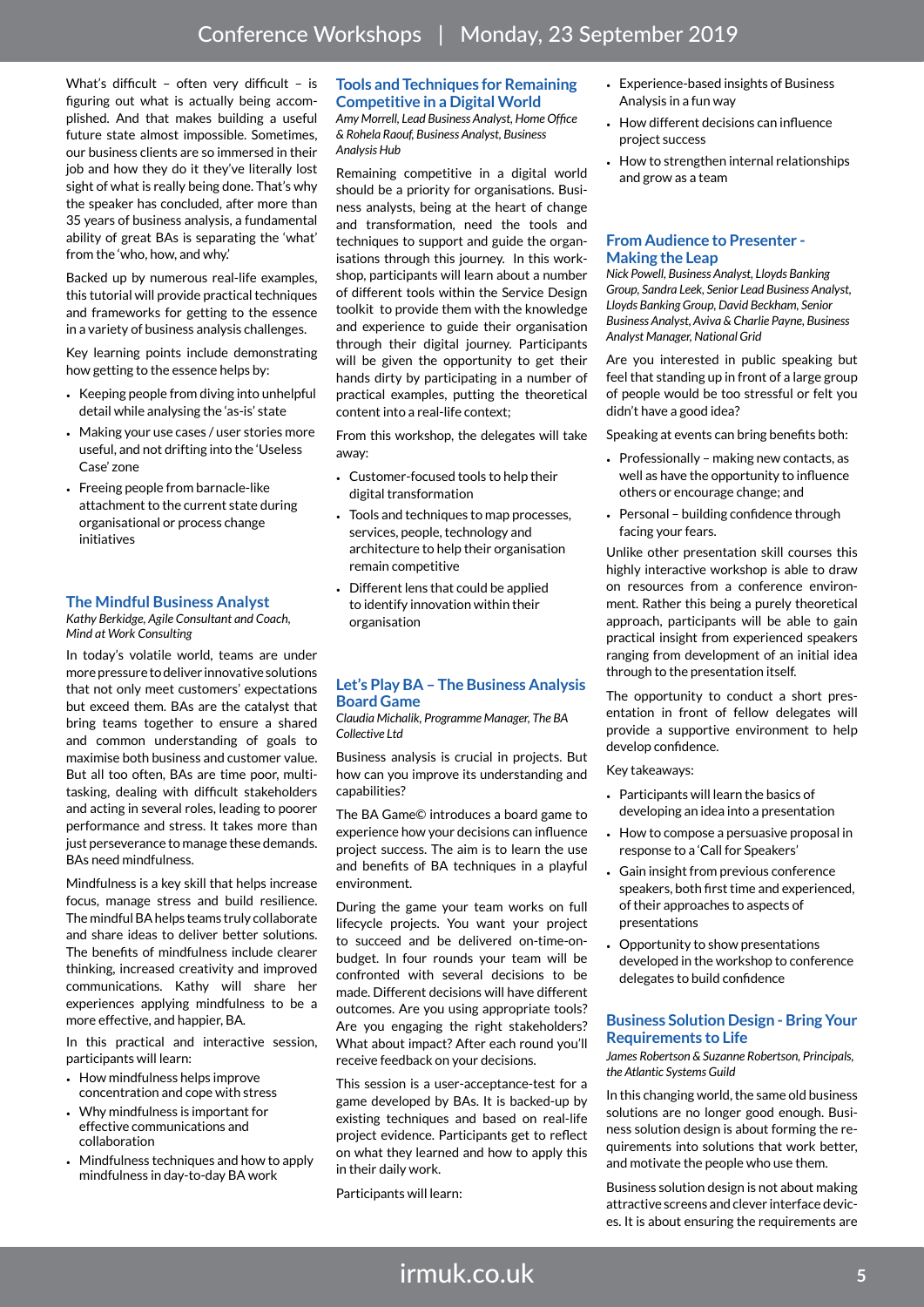# irmuk.co.uk

implemented so that the solution is useful and irresistible to its audience.

For example, Monzo and other online-only banks are being enthusiastically adopted. Banking requirements are the same, as for established banks, but the superior solution design of these start-ups is proving a winning proposition. Even with smaller-scale inhouse projects, good business solution design always ensures a more willing take-up and happier users.

Because the business analyst has studied both the business problem and the people involved, the BA makes the ideal business solution designer.

In multiple workshops, you explore:

- What is Business Solution Design?
- Quickly generating multiple candidate solutions
- Innovative business solutions
- Designing for the people
- Using safe-to-fail probes to evaluate solutions
- Communicating your solution

#### **Why is it Difficult to Bind Technology to the Business?**

*Linda Parker, Consulting BA, The Christon Blueprint & Gary Cockburn, Consultant Business Analyst, Lightforce Consulting Ltd*

We've all heard terms like 'business readiness' and 'getting the business to take ownership'.

But how do you really get the business you have worked so closely with, to adopt the technical solution you've worked so hard on.

It's a problem that has been around for a long time and still persists regardless of whether you are working waterfall or agile.

Even if you are lucky enough to have an innovation centre where the business adopts technical solutions in small safe environments, how can these be successfully scaled across entire organisations, so they stick?

This workshop doesn't have all the answers. The aim is to explore the pitfalls and successes, to understand where the business analyst fits and learn from the experiences of others.

It's a common problem we've all faced at some point, so let's come together and see what we can achieve.

Learning points:

- Why it is difficult to bind technology to the business?
- What are the best approaches?
- What is the role of the business analyst?
- How does the BA help to bind technology with the business?
- To build up case studies from the experience of others

## **Techniques for Successfully Launching Projects**

*Simon Girvan, Agile Coach, UK Government*

Getting projects started properly can be difficult. All too often, the project begins with little or no analysis of what it is trying to achieve, and teams start work without a clear idea of how they will work together.

This interactive and informative workshop introduces 'Inception Deck' and 'Lift-off, with Agile Chartering as two distinct but complementary approaches that BAs can use to provide a 'Just Enough, Just In Time' level of rigour that can sometimes be lacking; and provide a refreshing alternative to formal documentation to provide much needed project context and team alignment.

Inception Deck uses various techniques to analyse the project before it starts and helps the team and stakeholders become aligned on what is needed and what to expect; Liftoff, with Agile Chartering is a proven approach to getting the team aligned and prepared at the start of the project, maximising their chances of success.

Participants attending this workshop will:

- Learn about Inception Deck and how it helps BAs to elicit information and insights
- Learn and have the chance to practise a range of techniques and models from Inception Deck
- Learn about the Liftoff approach to project startup, what Agile Chartering is and why it is a powerful way to start a project
- Understand how to facilitate a project Liftoff and practise some of the techniques.

### **Transformative Business Analysis: Exploring Digital and Customer Experience**

*Cath Rutter, Principal Business Analyst, Virgin Media, Gill Kent, Senior Business Analyst, Cardiff University & Jonathan Hunsley, Principal Consultant, AssistKD*

This workshop consists two 90 minute sessions. The first focuses on 'Digital and Business Analysis' and the second on 'Customer Experience'. Both sessions are based on content requested and delivered at the UK BAMF (Business Analysis Manager Forum).

The session will provide attendees with:

- An introduction to both 'Digital' and 'Customer Experience'
- An understanding of the importance of 'Digital' and 'Customer Experience'
- Case study presentations from senior business analysts working within these areas
- Opportunities to discuss the implications of these emerging areas for business analysis
- Insights into business analysis techniques used within these areas

#### **BA: Brand and Attract, to Entise the Right People to You**

*Georgiana Mannion, Transformation Consultant, Evolving BA*

Branding is everywhere. It is essential for the external presence of your business, why not utilise it for the internal presence of the projects? Projects are too often done to, rather than with staff, so learn how to successfully brand yourself, team and project to draw stakeholders TO your project. Make it empowering and desired. How often has a project been a struggle because of preconceived ideas of the product, past failures, too many acronyms, and lessons un-learned? Staff are customers too.

BAs can embed the MEANING of the change and how the culture impacts it. The tech and process may evolve but engagement is key with the right branding.

BAs are the link into the business. The lines are blurring between BA, Change, Comms, Service & Design, let's be ahead of the curve. You will:

- See examples of successful internal branding
- Understand how to scope what it is you need to brand – the individual, the team, the project or a skill set
- Leave empowered to design how you're viewed in your organisation and to sell ideas to whoever makes the decisions
- Receive a pack to takeaway
- Have a little fun

Genuinely one of the best events I've ever attended.

> Adrian Beckham, BA Manager ASDA

I always come away from this event inspired and invigorated!

> Cathy Snarey, Global Business Analysis Champion, Ernst & Young

Excellent. How else could we get this level of information? Excellent use of time.

> Mark Lewing, Senior Business Analyst, Aviva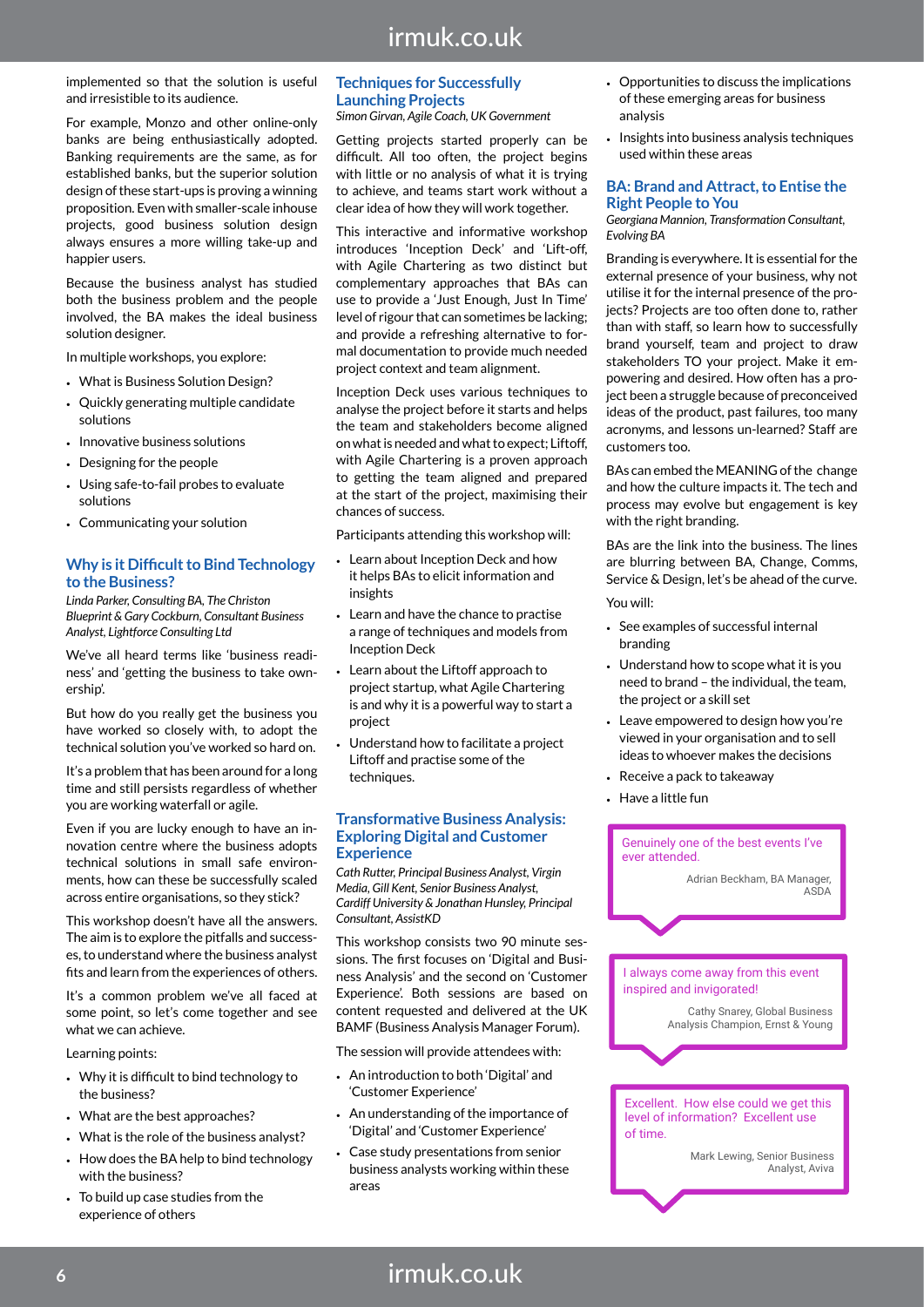# irmuk.co.uk

# **Keynotes**



 *Tanni Grey-Thompson Paralympian, Crossbench Peer in the House of Lords & Broadcaster*

#### **Keynote: Aim High**

In a career spanning five Paralympic Games Tanni is one of Britain's most successful athletes. She will discuss the challenges she faced as a young girl and her determination to break through the barriers and low expectations that society had for her. She also discusses the reality of life as an elite athlete and the relentlessness of hard work in order to achieve your goals. She will discuss what personal success really means, whether winning medals, breaking world records or getting your children to school on time! She will also reflect on her transition through various stages of her career; from sport, to politics as an independent crossbench peer, and as a campaigner for improved access to physical activity, trying to mobilise the most physically inactive generation of young people we have ever seen.

Key learning points:

- Setting and achieving your goals
- Overcoming adversity
- Transition and building new alliances and skills



*Butzi Professional Magician & Keynote Speaker - Helps Companies to be Innovative By Raising the Level of Creativity*

## **Keynote: The Magic of Crazitivity**

Steve Jobs said: "Innovation distinguishes between a leader and a follower". In today's competitive business landscape, your company has to not only be innovative, but also be constantly solving problems. This can seem impossible in a world where most people don't think of themselves as creative.

But who creates the impossible? Yep, magicians. They have to invent subtle techniques, strategies and presentations to create seemingly impossible phenomena, and amuse and dazzle their audiences at the same time. This keynote will empower delegates to reconnect with their natural creativity and to show them how to create new ideas every day.

Butzi will enable you to think like disruptive innovators, if you are ready for it. It is the magician's mindset at the service of your out-of-the-box success.



*Sophie Bennett Bestselling Author & Keynote Speaker*

#### **Keynote: The Four Pillars of Thought Leadership: How to Stand Out and Elevate Your Career**

BAs have massive opportunities to influence the business environment and bridge the technology and human divide. The challenge is being recognised for the value you can bring and the unique range of skills you have. Learn how you can build a personal brand that ensures you are viewed for more than just your technical skills. There is a blueprint that highly paid experts use to progress their careers, land the best projects and clients and become the 'go-to' person in their field. These specific steps and personal skills elevate some people to recognised expert status. In this talk you will find out how to build a platform for your ideas, cultivate a unique identity so you get remembered for all the right reasons, and share ideas about how to use thought leadership to evolve or pivot your career. Key learning points:

- An understanding of personal branding
- A clear process for turning your ideas into intellectual capital
- The 4 Cs system for becoming a recognised expert



*Hilary Catchpole VP, Client Servicing & Business Technology, Warner Bros*

#### **Keynote: The Future of Work: Where Does the Business Analyst Fit?**

The primary focus of this presentation will be on the future – for the enterprise and for individual business analysts. Hilary will provide a context for her perspective on business analysis by describing her business analyst career in overview. She will reflect on how she has progressed through the first, second and third waves of business analysis, from project-based roles through to influencing enterprise-level strategy. Hilary will examine the technological trends that are shaping the future of work and business, and will discuss the key skills that organisations require if they are to be successful within this dynamic context. She will also consider the extent to which the core skills needed to conduct business analysis effectively are in alignment with those required by organisations, and how utilising business analysis skills across the different levels of business analyst engagement has the potential to be transformative within an increasingly digital world.



| 2-3 Delegates | 10% |
|---------------|-----|
| 4-5 Delegates | 20% |
| 6+ Delegates  | 25% |

IIBA and BCS member Discounts Available

Early Bird Discount. Book by 28 June and save £100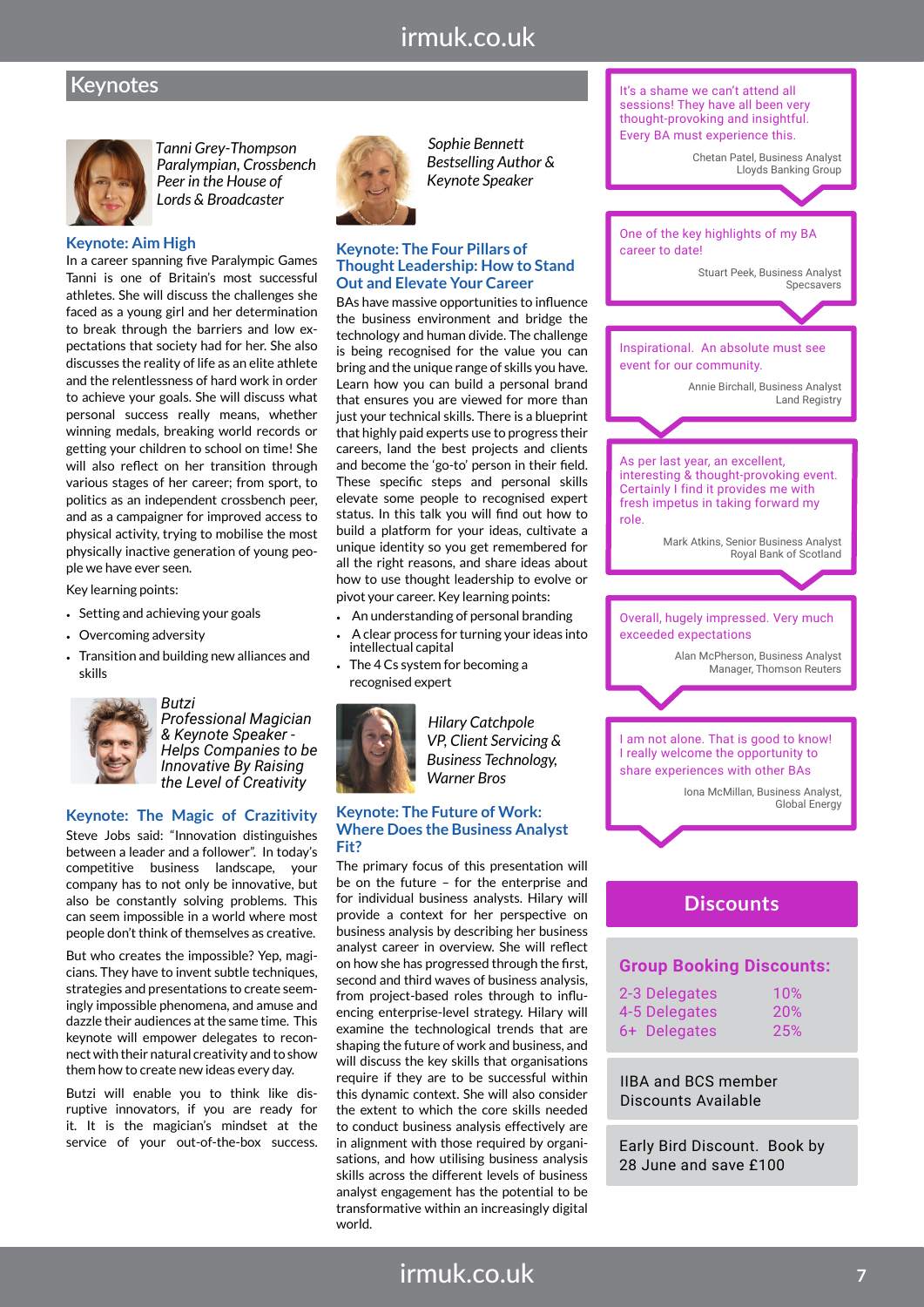# **Tuesday 24 September Conference Day 1 & Exhibits**

# 09:00 - 09:10

### **Welcome by the BCS on Behalf of the Conference Advisory Panel**

*Lucy Ireland, Managing Director, BCS Learning & Development Ltd*

# 09:10 - 09:55

## **Keynote: Aim High**

*Tanni Grey-Thompson, Paralympian, Crossbench Peer in the House of Lords & Broadcaster*

In a career spanning five Paralympic Games Tanni is one of Britain's most successful athletes. She will discuss the challenges she faced as a young girl and her determination to break through the barriers and low expectations that society had for her. She also discusses the reality of life as an elite athlete and the relentlessness of hard work in order to achieve your goals. She will discuss what personal success really means, whether winning medals, breaking world records or getting your children to school on time! She will also reflect on her transition through various stages of her career; from sport, to politics as an independent crossbench peer, and as a campaigner for improved access to physical activity, trying to mobilise the most physically inactive generation of young people we have ever seen.

Key learning points:

- Setting and achieving your goals
- Overcoming adversity
- Transition and building new alliances and skills

## 09:55 - 10:10

**BA of the Year Award 2019**

# 10:10 - 10:40

#### **Networking Break & Exhibits**

# 10:40 - 11:30

#### **Backlogs - the Good the Bad and the Ugly**

*Lynda Girvan, HoP for BA and Agile Coach, CMC Partnership Consultancy*

Backlogs have become the 'go to' technique for managing and driving the work of agile teams.

Yet, despite being critical to success, there is surprisingly little advice on how to create a good backlog – or how to avoid a bad

one. Unfortunately, it is deceptively easy to create a bad backlog, and bad backlogs can do a huge amount of harm to the success of projects.

In this talk Lynda discusses:

- Why the backlog is such a critical artifact
- How to recognise a good (or bad) product backlog
- How to create effective backlog items
- How using goals and outcomes can lead to better backlogs
- How a backlog should evolve over time
- Rewriting, refining and re-prioritising a backlog

#### **The Symbiosis Between Business Analysis and Software Architecture**

*Krasimir Baylov, Project Manager & Hristo Aleksandrov, Business Analyst, Accedia*

The complexity of today's projects requires team members to collaborate intensively in order to get things done. In this presentation we'll talk about a special symbiosis that is gaining popularity in recent years – the one between business analysts and software architects.

While business analysts focus on the business problem and its solution, they often lack detailed technical skills to adequately evaluate the feasibility of the projects. Here come the software architects that have the knowledge to support them in coming up with a better solution. On the other hand, architects need the business analyst to better understand the business problem and be able to design a more reliable and dependable system.

We will discuss:

- How business analysts and software architects can cooperate to achieve remarkable results
- Practices and tools for the symbiosis
- Practical examples and case studies

#### **Working with the Enemy: Pinpointing Relationship Difficulties and Approaches to Address Them**

*Julie Sutton, Business Analyst, Taylor & Francis*

You don't have to be best friends with the people you work with; however, having a positive relationship with management, stakeholders, and teams not only contributes to project success, but also your motivation and morale. Getting off on the right foot with a colleague who you need something from is desirable but not always easy and, if that relationship is already fractured, it is even more difficult to achieve. Understanding the external factors influencing these behaviours, and taking mitigation steps, are key.

In this presentation Julie reflects on the many difficult relationships she has encountered during different phases of the project lifecycle, and uses these case studies to highlight the negative impact that conflict has on delivery. She examines the different techniques used to manage these relationships,

and explains how brushing up on your 'fluffy' skills is always worth the effort.

Takeaways:

- Remembering why building relationships is such an important part of being a BA
- How to anticipate difficult relationships
- Impact of negative relationships on projects, delivery, and morale
- Techniques for making and salvaging relationships
- The benefits of building a positive relationship

#### **Business Analysis: The Middle Way** *David Beckham, Senior Business Analyst, Aviva*

Drawing on both his 25+ year career in business analysis and his long-held interest in Samurai Japan, David synthesises these apparently disparate elements into a practical framework for business analysts everywhere. He will recount several historical examples from Samurai Japan that directly relate to the modern business analyst before explaining how these examples eventually formed a workable framework for him after several years of rumination. He will discuss the principles that inform this mindset and the advantages of maintaining 'a beginner's mind' whilst undertaking analysis on change programmes.

During the session he will discuss how keeping to the Middle Way allows you to:

- Manage conflict situations in a professional way
- Assist teams through crisis situations by leading calmly from the middle
- Boost your confidence by focusing on outcomes rather than outputs
- Discover the surprising similarities between the Bushi of medieval Japan and the business analyst of today...!

### **The Future of Money - Connecting Banking into the Digital World**

*William Gall, Lead Business Analyst / Business Designer, Nationwide Building Society*

The devices we carry and allow into our homes increasingly connect us to each other and into an innovative, digital ecosystem. To meet the needs of this ecosystem, realise opportunities and survive our organisations we need to connect deeper with one another and integrate services. Social media, giant technology companies and regulatory initiatives such as 'Open Banking' are driving this connectivity. This is stimulating innovation across traditional business sectors and lowering barriers for competition. Never before has implementing the right digital strategy, grounded on strong business analysis, been more important.

#### This talk discusses:

- Analytical modelling of trends and opportunities in digital markets
- How connectivity is enabling innovation and personalisation of customer experiences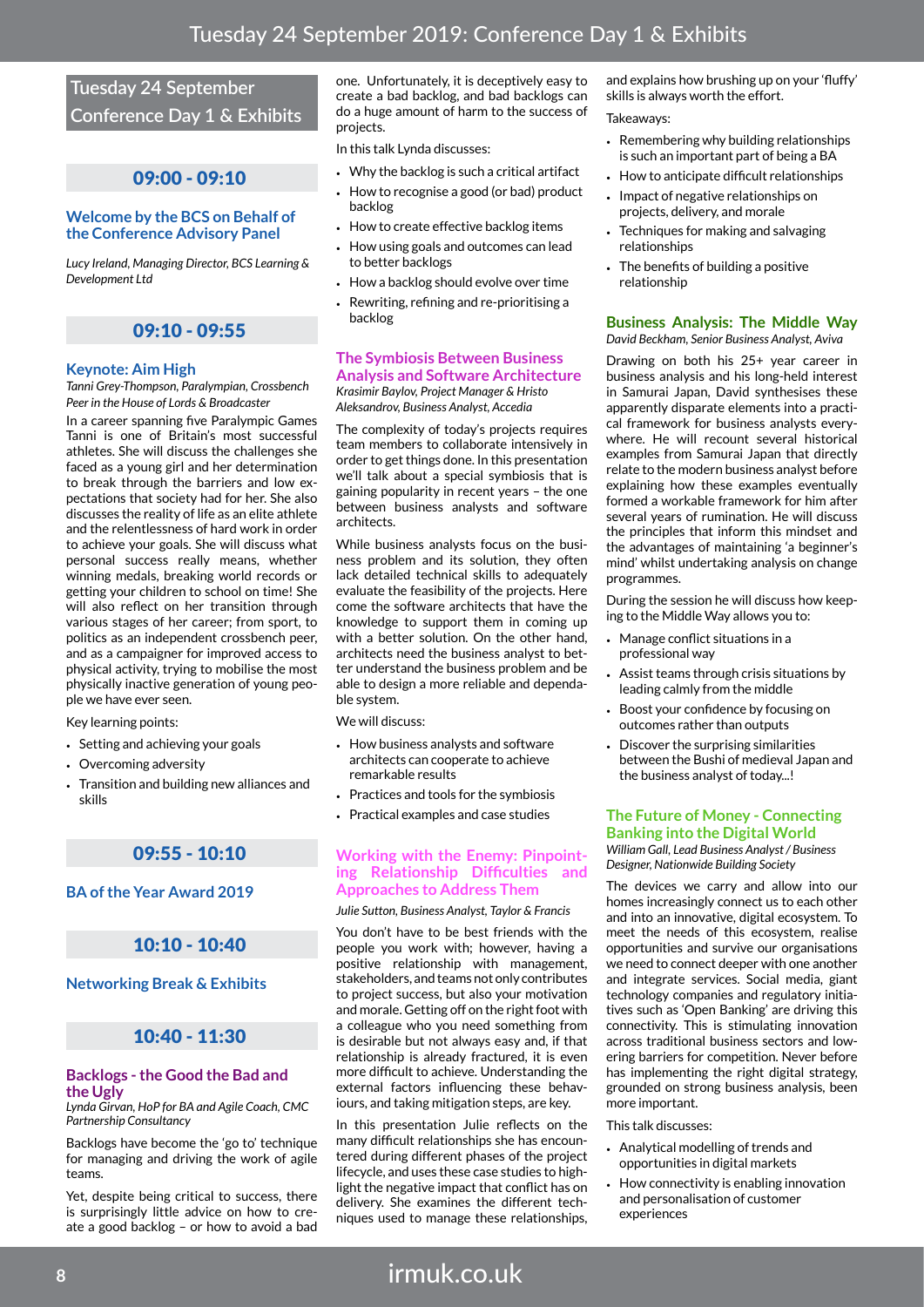- The role business analysis plays in delivering new digital capabilities
- How to maintain security and trust in a digital world

Learning points:

- A framework for modelling the uptake of new digital services
- Opportunities for business analysis to add value in high paced delivery teams
- A case study sharing the approach taken to successfully deliver new digital integration capabilities – ensuring functional, non-functional and operational impacts are all considered

### **The Art of Gamification**

*Jennifer Battan, Out of the Box BA / Chief Creativity Encourager, The Uncommon League*

In 1999 Bill Gates wrote a book titled "Business @ the Speed of Thought". Nearly 20 years later, yes, technology is the digital nervous system of business, but what's next? How can we motivate our teams, partners and customers to achieve their goals and ours? Let's apply our natural need for achievement, socialisation and mastery into a how we work. Less talk, more play. More play, more collaboration. More collaboration, stronger teams. Stronger teams, stronger results. Start playing games that make a difference.

In this presentation you will learn:

- How to engage everyone from business partners to customers in collaborative games
- How to focus and adapt game techniques to your audience
- How to quickly convert game output into real work products

## 11:40 - 12:30

#### **The Practicalities, Challenges and Rewards of Running a BA Apprenticeship Scheme**

*Philippa Adcock, Business Analyst, Warner Bros, Matthew Cruise, Business Analyst, Warner Bros & Lawrence Darvill, Director, AssistKD*

This talk provides practical insights and lessons learned on a five-year journey to see the first qualified BA apprentice in the UK.

The talk will include:

- Background to scheme
- What the scheme is and what it isn't
- Checklists for apprentices, providers and employers
- Apprentice & Employer challenges and rewards
- Showcase of apprentice work
- Q & A

The talk will include a case study and will draw on the wider experience of a number of public and private sector organisations.

Key take-aways:

- The necessary information to decide if apprenticeships are something for you to invest in
- The critical success factors on running successful schemes
- More general but very practical insights on 'growing your own'
- Just what can be achieved through investment in personal development and the BA stars of the future

#### **No BA is an Island**

*Terri Lydiard, Consulting BA, Teal Business Solutions & Linda Parker, Consulting BA, The Christon Blueprint*

Although BAs commonly offer a specific service within a project, we work as part of a team. This isn't new, we've always worked better as part of a team.

But times have changed, and the demand for different skills within development are so immense now that all team members must be capable of working across other disciplines to ensure successful project delivery.

What does this mean for BAs and how they work now and into the future?

Compare the modern development team with a football team. Each individual still has their own role such as a striker or defender but, sometimes, at crucial points in the game, even the goalkeeper will be called up to have a go at goal.

Learning points:

- How do we keep a sense of our own primary purpose as BAs within a team environment?
- What other activities naturally align with a BAs?
- What other activities should we get involved in that have traditionally been considered out of bounds for BAs?
- How do we support other team members who step more into the BA world to help us?
- How do we manage all of the above and maintain our rightful place in the team?

#### **From Zero to a Team of Heroes: Bringing Uniformity to a Uniform Business!**

*Lee Fewkes, Business Analyst, MWUK*

While we in the BA community know the benefit that we can bring to an Organisation, we also know that the journey of continuous improvement can at times be challenging.

This presentation will give you an insight into how a market leading business, which clothes the workers of some of the most recognised brands in the world, went from having no business analysts to a regular team of 10 in just three years!

It will relate the high points and the low points of the journey and will give some key tips to help you and your organisation to:

- Find the right kind of talent to build a high performing BA team
- Nurture and use that talent effectively
- Build the credibility and level of trust for the business analyst role
- Cope with some of the challenges along the way.

Whether you are a BA looking to expand your influence or a change leader looking to develop a successful change team looking to develop a culture of change in your organisation this presentation will give you a valuable insight into how you can start off on the journey and continue to make it a success.

#### **Vanity of Vanities: Swimming Against the Tide of Management Jargon**

*Steve Whitla, Director, Visual Meaning*

Few things in business are as universally derided as management jargon. So why do we keep using it? Steve moves beyond contempt to curiosity, asking what jargon is, where it comes from, and the positive benefits people get from it, as well as the negative consequences. By developing a more nuanced view, we can start to see ways of designing and using jargon instead of being its victims.

In this entertaining talk you will learn how to:

- Intercept new jargon as it is being born
- Challenge management-speak without making people defensive
- Separate the social from the semantic in people's use of words
- Design language that travels across boundaries
- Own your own use of language

### **Data and AI With a Human Touch**

*Anna Sloan, Senior Business Analyst (AI), ASOS*

The pace of technological advancement in recent years is unprecedented. Great customer experience, UX/UI and mobile applications no longer have the competitive advantage they used to have. Top companies now leverage big data and machine learning for personalisation, automation and predictive analytics to stay ahead. As data/AI teams grow in numbers and importance, the demand for BAs with the skills to support them is on the rise.

Anna Sloan explores the following key concepts, supported by examples from her own experience:

- Areas of data management where BAs have played a pivotal role for several years, as well as those where our profession is only beginning to gain importance
- Skills that are necessary for effective business analysis in traditional data management functions such as data warehousing and business intelligence
- Business Analysis of the Future the opportunities and challenges of establishing a business analyst role in data science / AI.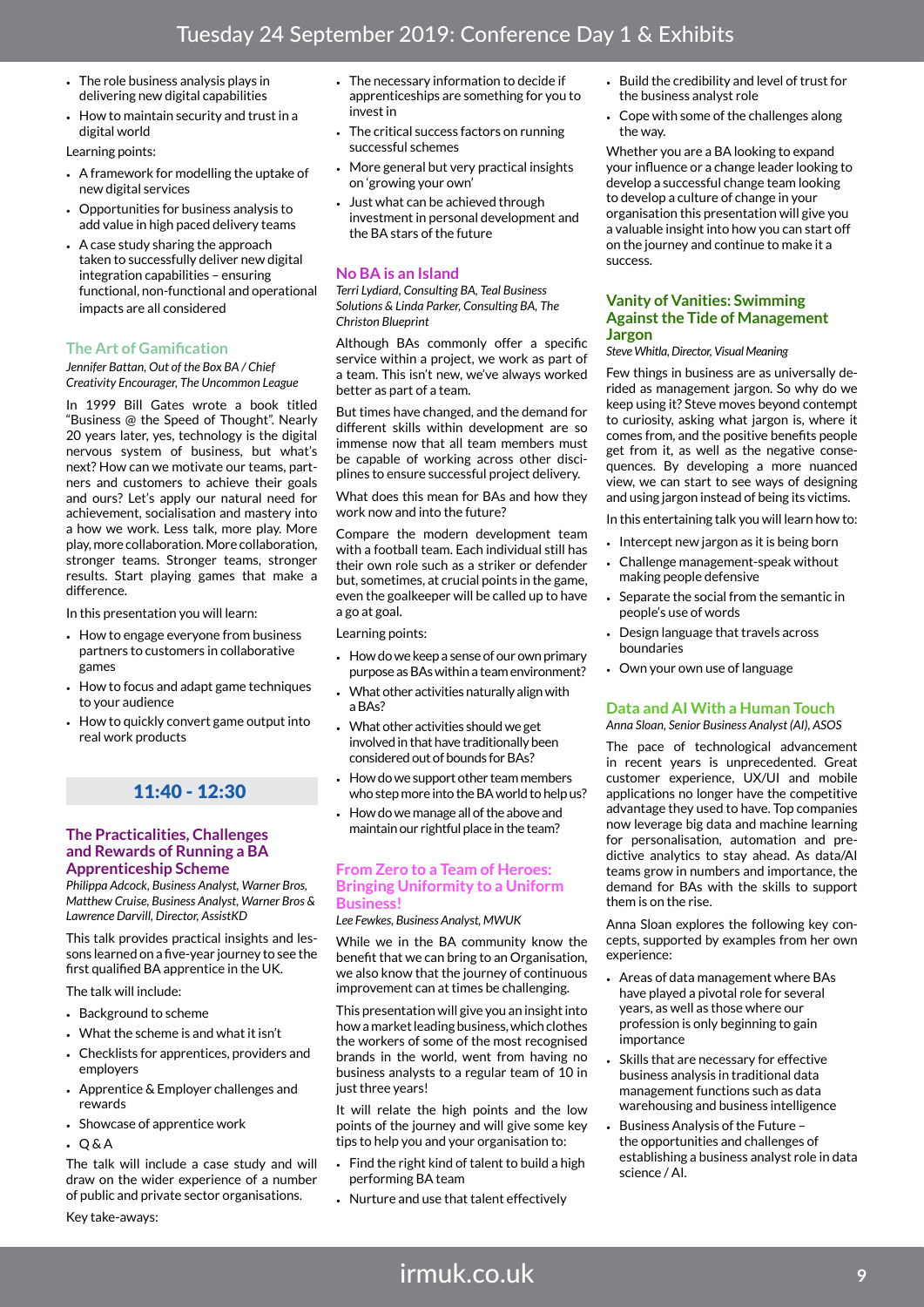# **We Can, But Should We? Modern Ethics and the BA**

*Liz Calder, Director, Blue Raccoon*

Do you believe you behave ethically at work? Have you even thought about it?

The world we live in has moved from a physical realm to one where we now live partly digitally. It is growing organically, with every bright idea leading to a thousand new opportunities. But who decides what is the right thing to do in this new world? Well, we do! The business analysts and the teams that create it.

So far the results have been patchy. There are some great forces for good and some dangerous abuses of the new technologies.

This session will discuss:

- What does it mean to be ethical in the digital world?
- What are the challenges facing IT professionals?
- What can we do as BAs to ensure customers trust the technologies of the future?

This highly interactive session will explore modern ethics and allow you to learn something of the inner thinking of your fellow delegates!

# 12:40 - 13:00

### **Give Me a Slice of The Action!**

*Matthew Goodbody, Business Analyst, Rightmove*

As business analysts, we most likely have – or at some point will – come across the theory of vertical vs horizontal slicing of project teams. There are arguably pros and cons to each, but which is right for you as a business analyst? What is right for your team, your product and your working environment? Is one way better at delivering value and putting customer needs first?

The general consensus is that vertical slicing is the most Agile way of working, but what about when you are working in an organisation where your stakeholders are teams that are not Agile, or have little understanding of Agility?

Delegates will gain:

- An understanding of vertical and horizontal slicing
- Examples of each approach
- How to assess the potential impacts of each approach
- An understanding of when you might want to change your or your teams approach
- How to promote that change

#### **Data Analysis: Evolution from Business Analysis**

*Rosanna Choy Ang, Lead Business Analyst, ThoughtWorks*

Business analysis gathers information from

different sources to get the full context of the business problem to be solved; one of these sources is data. As data becomes more and more the prolific and a prominent source of truth for most business decisions, every BA needs to know how to properly leverage it to understand the requirements and propose the right solution to address the needs.

Topics will cover:

- Definition and differences of a business analyst and data analyst
- Strengths of a BA that can be useful in a data analysis scenario
- How to transition/expand from current BA role

#### **Achieving Domain Knowledge through my Search for the Ultimate Prawn Cocktail**

*Stephen Ellingham, Business Analyst, Independent Consultant*

The syllabus of the BCS International BA Diploma identifies three key skills for business analysts: soft skills, hard skills and domain knowledge.

In this presentation the speaker will share experiences in gaining domain knowledge. A search for the ultimate prawn cocktail illustrates an approach of systems thinking – understanding a large and complex system through a small part. It is an entry point to tacit knowledge and the world of the subject matter expert. Empathy with a functional area within an organisation can be enhanced by critically examining experiences while exploring processes from the customer and user viewpoint.

Takeaways:

- Anyone can obtain domain experience to understand the context of a business
- We are customers within the value chain of products or services
- Experience of the delivery environment allows us to challenge and improve requirements by adopting the persona of a customer

#### **Business Analysis - a Caring Profession** *Sue Cornish, Senior Business Analyst, bpha*

Being a great business analyst is more than just gathering requirements, producing clear concise documentation and models; it's about really caring. Caring about the people you interact with on a daily basis, caring enough to be genuinely interested in their work and how what you deliver will affect them. Really caring makes the task of seeing the bigger picture much easier. We also start to see the emergence of real trust from our stakeholders; they know we care so they start to believe in us. Caring does however come with its potential pitfalls; sometimes we can care so much about the success of a project that we forget to look after ourselves or take the time to reflect. This talk aims to explore the themes of caring as well as tips for preserving our stamina and resilience.

# **Jack of all Trades, Master of SCRUM**

*Georgina Bale, Senior Business Analyst & Nik Hatch, Senior Business Analyst, Civica Digital*

The role of the BA in the digital world has many challenges, not least of which is justifying their role within the SCRUM team. It's a fair question. I mean, why would you need someone who wears so many hats and carries a tool belt so large it's not even available from Screw Fix Direct? Selling our services to our own sales teams should not be a repetitive task.

This talk explores the challenges of providing Sales with the knowledge they need to understand the BA role and to be able to effectively promote our capabilities within the ever-changing digital world.

Using recent experience we will take a walk through the journey undertaken with Sales that resulted in us explaining the new-look multi-disciplinary role the BA undertakes and how this can be sold to customers.

The delegates will take the following from the session:

- The multi-disciplinary requirements of the modern BA
- The process we went through to define and focus our capability
- How to sell to Sales

#### **Beyond the 'BA' Cookie Cutter: Leveraging Diverse Authenticity** *Doris Rosmann-Begg, Senior Business Analyst, Whitbread*

Let's challenge the common place perception of what a BA is or should be and create the realisation that we are more than the sum of those parts. It's not just about the frameworks, methodologies, business knowledge and traditional interpersonal skills.

So, what is this "magic" ingredient and where does it come from? And more importantly, how can we leverage that ingredient to make a difference and become better BAs? Let's call it diverse authenticity for now. It is about embracing everything that makes us who we are, forging connections and expanding our horizons.

This presentation will focus on real-life examples of diverse authenticity and their impacts. It will demonstrate how diverse authenticity can benefit BAs as individuals, BA communities and the organisations we work for.

Key Messages:

- Take in the learning from surprising places
- Realise the value of non- typical BA skills and recruit without blinkers
- See what this looks like in Whitbread a Top Employer UK 2018
- Notice and value diverse authenticity

## 13:00 - 14:30

**Lunch & Exhibits**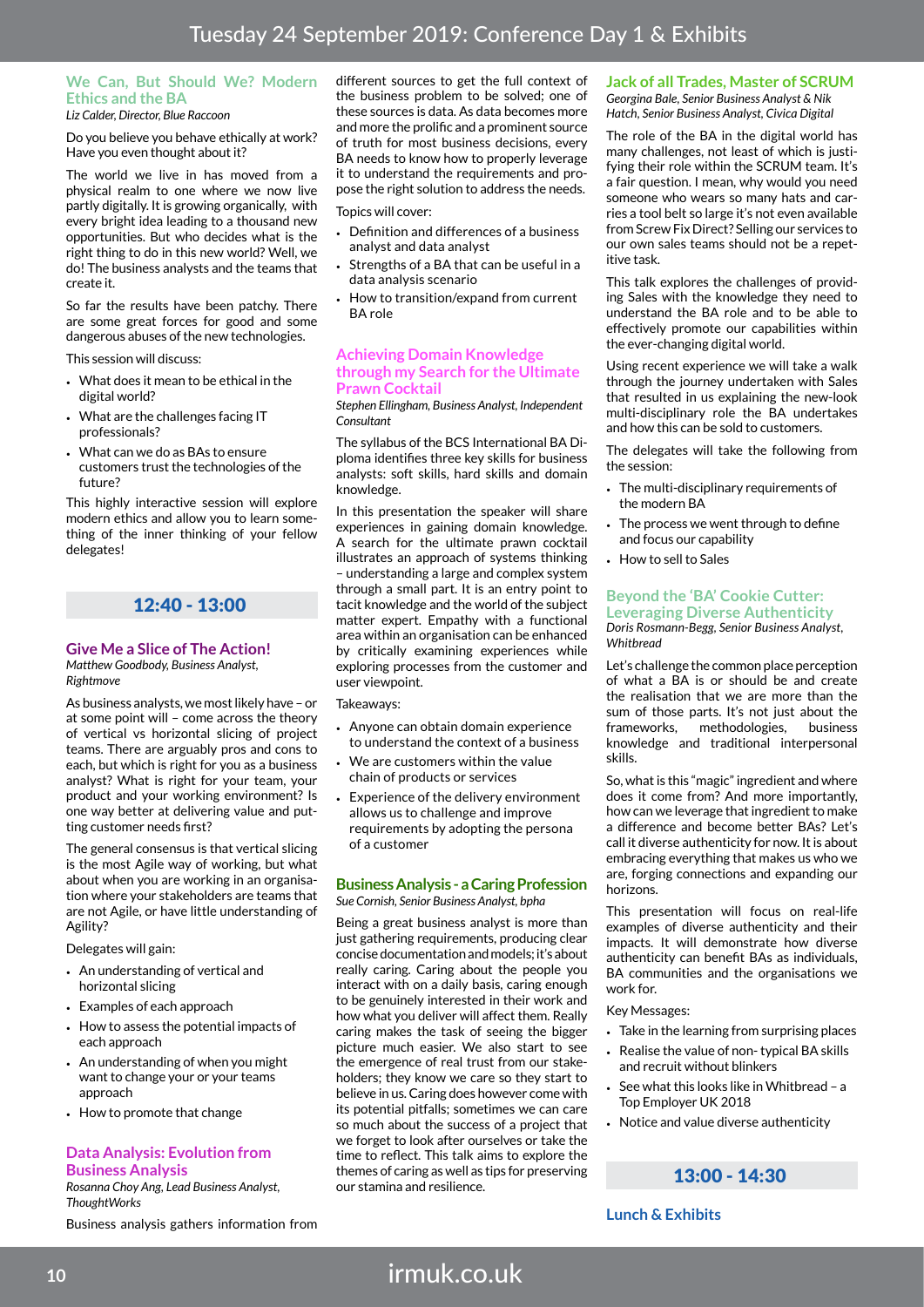# 13:30 - 13:55

### **BA Career Clinic**

*Lawrence Darvill, Director, AssistKD*

The breadth of business analysis work continues to extend into new areas resulting in the emergence of a variety of specialisms and hybrid roles. What does this mean for business analysts? Do they accept the projects they are allocated or do they try to influence where their skills and knowledge might take them? Taking ownership of your own career and evaluating the options are the topics for discussion in this career clinic. Lawrence Darvill will offer an overview of BA the career landscape and will then be supported by AssistKD colleagues who will be on hand to discuss the variety of career options available and how BAs might grasp these opportunities. These 7 senior BA practitioners will be on hand to provide one to one advice.

#### Takeaways:

- The variety of career options for BAs
- The nature of career ownership
- The development options for BAs

#### **What is Business Process Management, and Why Should I Care?**

*Jessica Germann, Enterprise Architecture Consultant, Orbus Software*

Business Process Management is a well-established discipline, and one that is very relevant for those conducting business analysis. There are many advantages to ensuring that business processes are well-documented and well-managed. In this 20 minute session we'll outline the benefits of BPM, explain what BPM is, and we'll also give you a practical overview, showing you how BPM can work in the real world.

## 14:00 - 14:25

#### **Could You Be the Next IIBA UK Business Analyst of the Year?**

*Ian Richards, Head of Business Analysis, Capita People Solutions*

Have you ever watched the IIBA UK Business Analysts of the year and thought that winning that title, or even making the impressive list of finalists would look rather shiny on your CV? Are you keen to share your knowledge with the wider BA community, and celebrate the successes that your work has helped to achieve?

This is your chance to join likeminded professionals to find out more. You will learn about the application process, what is required by the judges, and what catches their eye. Speak to the 2019 winner and previous winners and

finalists and learn from both their experience of going through that process and also what it has meant to them and their careers. Who knows, maybe now is the time to inject that little bit of 'BA Sparkle' that will put you in contention at next years' Business Analysis Conference Europe.

### **Putting the 'P' in RPA: Overcoming the Challenges of scaling your Digital Workforce**

*Ian Pollard, SVP EMEA, Signavio*

In the hype around robotics and automation, there is a tendency to forget the 'P' in RPA: process. While RPA tools provide exciting new possibilities for improving process performance, to effectively realise these possibilities, RPA tools should be used in the context of existing process improvement initiatives. In other words, when thinking about RPA, as with any other aspect of optimising your business, put process at its heart and make sure that heart is functioning optimally.

As the 2019 Blue Prism TAP partner of the year, Signavio put the P in RPA. Hear from Ian Pollard, SVP EMEA, supported by a Blue Prism speaker, on how customers are currently overcoming their RPA challenges and scaling their new Digital Workforce.

# 14:30 - 15:20

#### **Analysing and Documenting Business Rules**

*Graham Witt, Senior Data Architect, Modis*

This presentation describes an end-to-end process for analysis and documentation of business rules, as used by the presenter in Australia's National Electronic Conveyancing System project.

Participants will be equipped to:

- document the rules governing an organisation and its systems in a consistent fashion
- enable business stakeholders to verify those rules
- enable accurate and sustainable implementation of those rules. Topics include:
- What is a (business) rule?
- Types of rules
- Data rules
- Process rules
- Party rules
- Definitional rules
- Vocabulary development
- Natural language rule statements

#### **If BAs are From Earth, What Planet are Other Disciplines From and Why Should BAs Go Visit?**

*Catherine Plumridge, Senior Business Analyst, Aldermore*

We work with people from different disciplines and it can be hard to understand why

they have such a different view of what we are trying to achieve. Sometimes, in order to have deep understanding and build our empathy with colleagues from different disciplines with whom we work with on a day to day basis, we need to gain experience of what they do.

When Catherine started out as a business analyst she found that the BA role sometimes extended beyond the requirements. This meant that she was frequently being asked to do things that would now be considered another discipline's responsibility and beyond the boundary of a BA. As approaches cycle round and project roles are changed, what was tradition is now being challenged. This brings opportunities for BAs to branch out and learn from other disciplines and to grow the BA tool kit and learn new techniques.

In this presentation Catherine will explain:

- How she was able to obtain her experience and how she uses this knowledge to work with colleagues in technical project delivery world
- How much experience is enough experience to enable understanding?
- What the benefits are of having a breadth of experience
- Theory behind experimental and situated learning styles

#### **BA Head in the Cloud**

*Glenn Milton, Senior Business Analyst & Louisa Crowe, Senior Business Analyst, Aviva*

What does Cloud migration mean for an Organisation and how can this technical strategy be supported by business analysis? It's the same as any other delivery project, right? Wrong, it's a change which not only impacts applications but the organisational environment in which they operate, innovate and are maintained on a global scale.

If the business attempts to manage the post-Cloud Operating Model world with the same knowledge and tools they used before, they will have missed the point of the change in strategy and inevitably fail.

This presentation will look at the critical role of the business analyst as organisational communicator, architecture and operations bridge builder, voice of operations, trainer of the non-technical and driver of strategic change.

The aim of the session is to explore the following areas:

- The BA as key communicator
- Understanding the technical environment enough to be credible
- Techniques to support the organisation as it transforms
- Creating a Cloud Operating Model

#### **Anxiety and Business Analysis or How I Learned to Stop Worrying and Love the Pressure**

*Eleanor Stowe, Business Analyst, OVO Energy*

As we all know, the business analyst role is exceptionally diverse: on a near-daily basis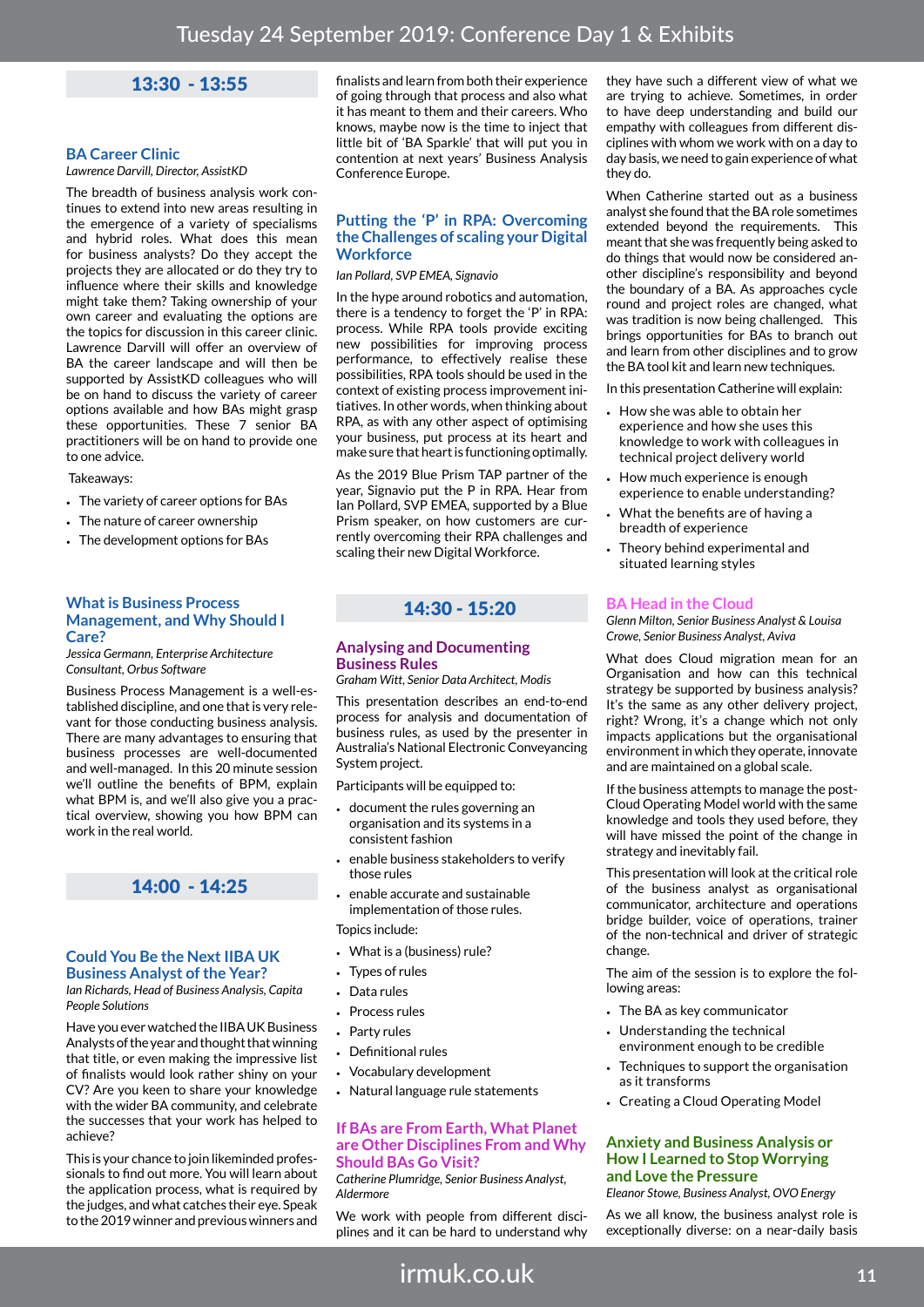the role can require a large proportion of your skills and experience. These can include the bread-and-butter academic skills such as requirements engineering and process modelling, and the capabilities required by all professionals in change delivery roles, which enable us to communicate effectively across the business and beyond!

Given the variety of skills needed, at some point you are highly likely to be pushed past the boundaries of your comfort zone. This can be exciting and challenging, but it can also open up a world of anxiety, which left unchecked, can potentially limit your efforts to analyse objectively and produce your best work. In this talk you will learn:

- How to recognise anxiety and identify which BA activities may trigger it for you
- How anxiety may negatively affect your work
- How to cope with anxiety; dealing with the situation in front of you and not the 'what if?'
- How different ways of working can have an impact on anxiety
- How to change your work environment to work for you

### **Driving innovation with Business Analysis**

*Nati Nazar, Director at Business Analysis CoE, SoftServe*

The common idea of a business analyst's role in a typical IT project is something like 'BAs create user stories' or 'BA will get us a list of questions'. Well, this is business analysis as usual, and it undoubtedly brings significant value to our customers. But what if we expand business analysis horizons and use its full power?

Let's explore how business analysis evolves to meet new trends and customer expectations.

With today's human-oriented-design-thinking-advanced-technologies approach we BAs need to be more innovative with how we work with clients, what added value we bring, and what outstanding results we create.

Let's explore together:

- The nature of innovation: is it art, craft, or both?
- Are there any tools to innovate?
- How industry leaders generate ideas to humanise their products
- $\cdot$  How does a BA fit in there?

#### **The BA World's a Stage - Techniques We Can Learn from the World of Theatre**

*Krystle Cook, Senior Business Analyst, Financial Times*

Much like great business analysts, great actors seem confident and engaging. They weave you into their stories and adapt their approach according to the signals they get from those around them. They make messages memorable and often inspire us to take action.

What if you could tap into some of their techniques to persuade and inspire your stakeholders? What if a simple drama principle could help you avoid conflict and move towards a common goal? How would it feel to thrive in situations where you don't know what's coming or have little time to prepare?

In true theatre style, this will be an interactive session where you'll get to play with some new techniques individually or in pairs.

Come and discover:

- How improvisation can help turn messy beginnings into focused outcomes
- How your breath can affect your ability to persuade
- The power of storytelling (and making your message stick)
- Which two little words in an actor's toolkit every BA should know

15:30 - 16:20

#### **Victim Statements, Suspect Interviews & Presenting at Crown Court...**

*Charlie Payne, BA Manager, National Grid*

... learning how to elicit, analyse and present like a police officer.

The business analyst job is often investigatory at heart. Then, once the investigation is complete, the ability to present in an effective manner is essential for good analysis to be put into action.

These skills are very similar to that of a police officer investigating a crime and then presenting the evidence to secure a conviction and see that justice is done.

Charlie Payne is currently managing the BA team at National Grid, though in a previous career as a police officer many of the core skills mentioned above were his daily bread and butter.

In this session, Charlie will share with you some of the techniques and principles he employed in the police that helped him to conduct good investigations.

Included will be the following topics:

- Eliciting perspectives via witness statements and suspect interviews
- Observation principles and evidence gathering through surveillance methods
- Business case development and presentation through files for court and giving evidence in the box
- Managing expectations when win-win isn't an option.

### **Capability Models are Not Just for the Architects!**

*Sarah Cockrill, Head of Business Analysis, Coventry University*

Have you heard about capability models? Do you see capability modelling as the business architects domain? Not sure how you can

add them to the business analyst toolkit? This presentation will give you an introduction to capability models and the concept behind them. You will then be taken on a journey of how business analysts at Coventry University have started utilising a capability model to drive transformation, inform strategic decision making and as a reference point for common language between IT and the business.

You will leave with an understanding of capability models and how you can easily add them to your business analysis toolkit.

#### Key takeaways:

- Learn the basic concepts behind capability models
- See the UCISA HE Capability model
- Hear about our journey using the capability model
- Get a taste of what we learnt along the way
- Learn other ways in which the model is being used
- Understand how you can add capability models to your own toolkit

#### **How BA Can Close the Strategy - Execution Gap**

*Filip Hendrickx, Business Architect meets Innovator, altershape*

Up to two thirds of organisations struggle with turning their strategies into results, missing out on a potential performance increase of 60 to 100%. Yet without successful execution, strategy is pointless. Indeed, strategy = execution.

Where should strategy become reality? That's right: in change projects - with business analysis perfectly positioned to connect the dots from theory to practice, from idea to solution.

Enter the strategic BA, who helps their team to find an answer to the following questions:

- How do you formulate good goals, that guide execution but don't restrict creativity?
- What is the importance of deep listening, and how do you do it?
- Why do we need to think about alternatives, and how do you facilitate their discovery?
- Should we still be doing projects? Is there a better alternative?
- What are the strategic BA's new roles in a world where strategy = execution?

#### **Wellbeing: What is it and Why Should I Care?**

*Corrine Thomas, Director, Choices Coaching Ltd*

Working in the increasingly complex environment of business change and faced with an always-on culture, it is more important than ever to look after personal wellbeing to guard against burnout and poor health.

Business analysts need to be interested, curious and creative to navigate their way through business challenges to deliver great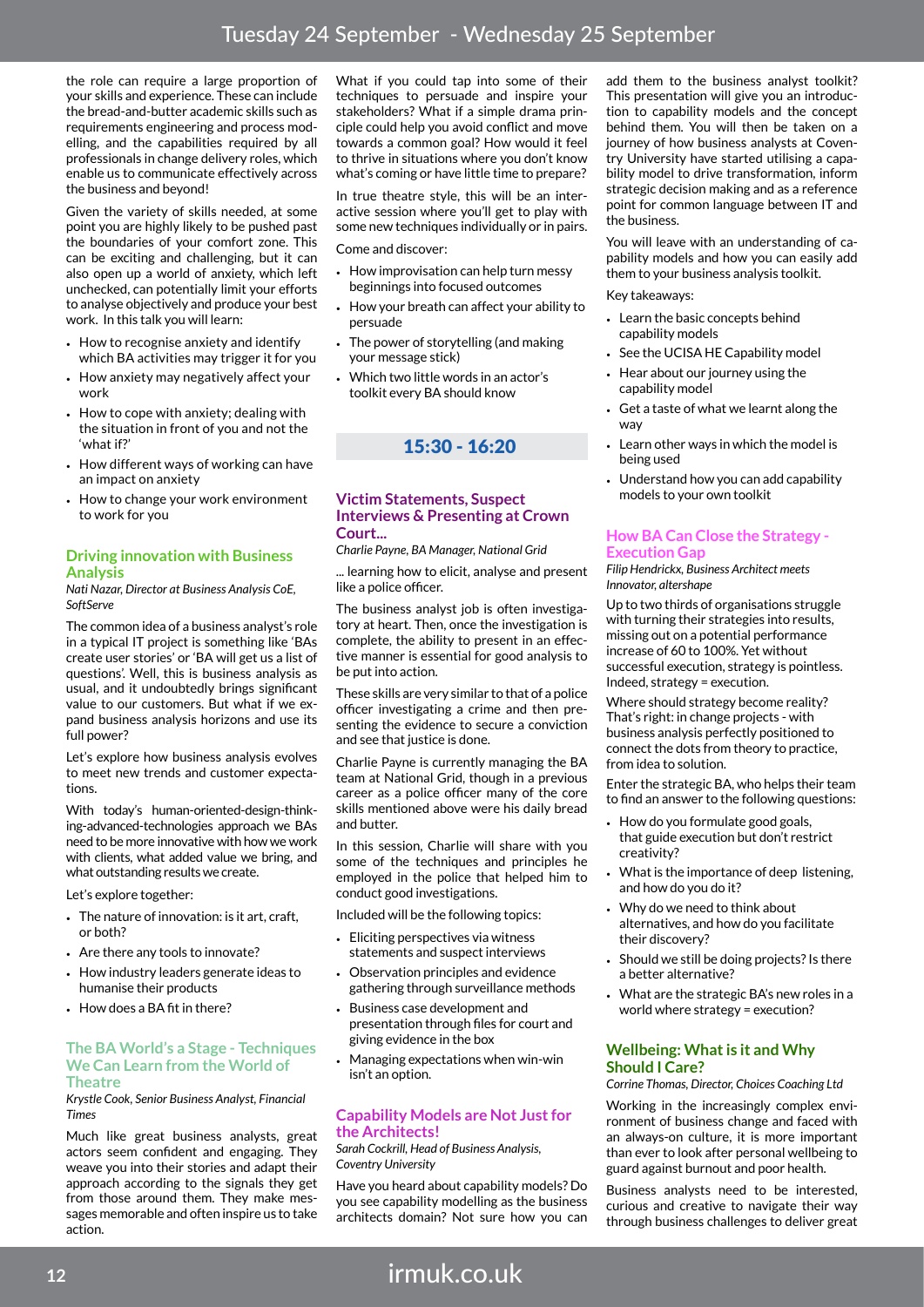outcomes. To do this, they must be tough both physically and mentally so they can work at their best. But does this come at the cost of poor outcomes for themselves?

This presentation will introduce the topics of subjective and psychological wellbeing and share ideas for finding balance in life between work and health.

Delegates will leave with:

- A clear understanding of the holistic nature of wellbeing
- Why it is important for business analysts to invest in wellbeing
- Tips to look after their own wellbeing
- Ideas for embedding wellbeing into the culture of teams.

#### **BA Skills in a Multi-level Digital Environment**

*Danny Kalkhoven, Consultant/Trainer, Le Blanc Advies*

When all 400 municipalities (cities) in a country need to get connected into a single 'system' exchanging digital (XML-)messages, there's a challenge. And when that needs to be done in a limited timeframe, the challenge is even bigger.

What can a business analyst do in a multi-party, multi-system, multi-level environment? Well, the answer proved to be: communicate, communicate, and then communicate. And communicate is not about sending, but also very much listening!

It was a bumpy road to relative succes, and we did not manage to avoid all pitfalls, but we learned along the way. We then learnt how to deal with the various levels of IT skills in the municipalities, and we provided some 'good, bad and ugly' solutions to cater for everybody. Because one thing was clear: we needed to get it done, and no one could be left behind!

Takeways from this presentation include:

- How to communicate with many involved parties
- Are you talking to the right people?
- Find out which levels of IT skills the various organisations have

### **Getting the (Rich) Picture**

*Kay Hardy, Consultant, Capita Government Services*

Do you want to learn how to use Rich Pictures to analyse a range of situations?

Since the first cave paintings, humans have used drawing to navigate our conscious and subconscious thought. The technique of Rich Pictures seeks to capitalise on drawing's ability to form ideas, but Rich Pictures can be daunting to those with little drawing experience. The truth is that anyone can draw but, like any other skill, drawing needs to be developed. Let this session be your beginner's guide to drawing Rich Pictures!

This talk will build the audience's confidence by:

- Giving drawing tips and tricks
- Demonstrating how to start a Rich Picture
- Providing quick-wins in drawing
- Providing a list of icons for business scenarios for you to take home and practice

Leave this session with the confidence and ability to draw Rich Pictures that make a difference to your communication and analysis.



### **Networking Break & Exhibits**

# 16:50 - 17:35

#### Keynote: The Magic of Crazitivity

*Butzi, Professional Magician & Keynote Speaker - Helps Companies To Be Innovative By Raising the Level of Creativity*

Steve Jobs said: "Innovation distinguishes between a leader and a follower". In today's competitive business landscape, your company has to not only be innovative, but also be constantly solving problems. This can seem impossible in a world where most people don't think of themselves as creative.

But who creates the impossible? Yep, magicians. They have to invent subtle techniques, strategies and presentations to create seemingly impossible phenomena, and amuse and dazzle their audiences at the same time. This Keynote will empower delegates to reconnect with their natural creativity and show them how to create new ideas every day.

Butzi will enable you to think like disruptive innovators, if you are ready for it. It is the magician's mindset at the service of your out-of-the-box success.

# 17:35 - 18:35

### **Drinks Receptions sponsored by IIBA UK and AssistKD**

**Wednesday 25 September: Conference Day 2 & Exhibits**

# 09:00 - 09:10

**Welcome: Assist KD** *Lawrence Darvill, Director, AssistKD*

# 09:10 - 09:55

#### **Keynote: The Future of Work: Where Does the Business Analyst Fit?**

*Hilary Catchpole, VP, Client Servicing & Business Technology, Warner Bros* 

The primary focus of this presentation will be on the future – for the enterprise and for individual business analysts. Hilary will provide a context for her perspective on business analysis by describing her business analyst career in overview. She will reflect on how she has progressed through the first, second and third waves of business analysis, from project-based roles through to influencing enterprise-level strategy. Hilary will examine the technological trends that are shaping the future of work and business, and will discuss the key skills that organisations require if they are to be successful within this dynamic context. She will also consider the extent to which the core skills needed to conduct business analysis effectively are in alignment with those required by organisations, and how utilising business analysis skills across the different levels of business analyst engagement has the potential to be transformative within an increasingly digital world.

09:55 - 10:25

**Networking Break & Exhibits**

# 10:25 - 11:15

#### **Our Journey in Using Visual Facilitation Techniques**

*Ann Mistiaen, Business Analyst & Nikolaas De Graeve, Business Analyst, Novado*

In recent years, we have evolved from having static, abstract meetings to having more dynamic workshops through the use of visual techniques. This has resulted in us being able to present complex matters more easily, to more readily understand users' situations and needs, to create common understandings and to facilitate discussions in a more dynamic and interactive manner.

During our presentation we will tell you about our journey using concrete examples, explain our techniques and also discuss the advantages and disadvantages. You will:

- Hear how we facilitate and create understanding for all stakeholders using visualisation techniques
- Be shown our journey in visual techniques (including pros and cons)
- Be shown real live examples and we will demonstrate our approach

#### **Turning Ideas Into Reality in a Structured and Creative Way**

*Monique Ho, Innovation Exchange Lead, BAE Systems Applied Intelligence*

Many organisations understand that they need to change to meet the evolving needs of customers and to continue leading in an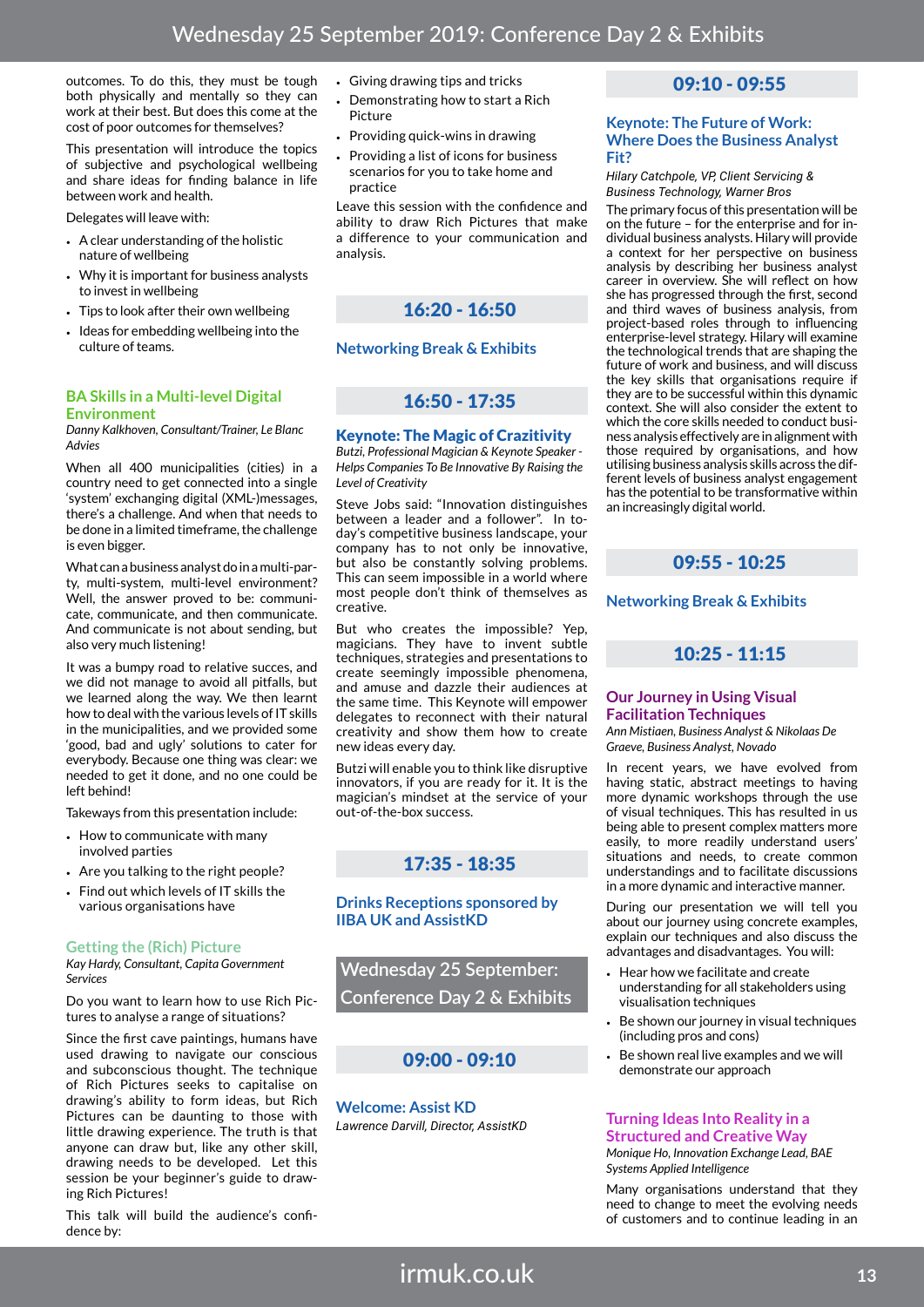ever more competitive and volatile market Concepts such as 'Intrapreneurship' and Lean Startup therefore become increasingly popular in the corporate environment.

Whilst the power of the workforce is phenomenal, how can we empower them to reach the peak of their potential on this journey?

Whilst part of innovation is about trial and error, how can we ensure there is a return on investment to justify our input?

Whilst we seek to remove the barriers to innovation, how do we ensure that innovation is relevant to the type of business we are in?

This presentation uses the first-hand experience of running BAE Systems Applied Intelligence's innovation programme as the case study to share the learning of using business analysis techniques and other disciplines, and the journey so far.

Learning objectives:

- Understand the value added by business analysts in an innovation programme, e.g. translating programme objectives to motivating messages to the workforce
- Incorporate some practical digital marketing and customer psychology learning into your change management plan
- Develop robust objectives and key results (OKRs) to measure the effectiveness of your programme
- Learn how to adopt different Agile methodologies in the delivery and project & programme management of IT and non-IT projects

### **Playing Football With Hippos**

*Marc Huntington, Business Analyst & Louise Chew, Business Analyst, AO.com*

Hippos ('highest paid person's opinion') can be tricky to handle. As Agile practitioners we strive to exist in a goal driven, requirement focused world that is far detached from stakeholder solutions, so Hippos can pose a significant threat. Hippo cultures can exist for a number of reasons and it's not always the fault of the highest paid person. Could other factors be at play? How do your skills influence others? Are your business leaders just knowledgeable and passionate but still happy to be challenged? Do they understand the benefits of goals over solutions? The key is identifying why the culture exists and using a variety of techniques to encourage a goal focused project. You will also hear real life examples through the session from Marc and Louise's own experiences at AO.com. By the end of the session Marc and Louise hope to:

- Get you thinking about the kind of environment and culture you work in
- Accept that a hippo culture can be created for a multitude of reasons and think about what is influencing your workplace.
- Share knowledge of impact mapping
- Share some thoughts on self-development that will help you have the confidence to manage and influence a hippo culture.

#### **Stuttering Through Analysis: The Personal Story of a Life-Long Stutterer**

*Martyn Carter, Senior Business Analyst, Aviva*

I have overcome, for the most part, a severe stutter. As a teenager I could not complete a sentence in public. I have since delivered workshops to multiple companies, in one case, to an audience of over one hundred people. In this presentation I will talk about my experiences: how I overcame the stutter and then overcame the confidence problems, and the coping methods I was taught in order to become an effective communicator. I also talk about how I implemented some strategies such as personal branding, self acceptance and living with the reality that I will always be a stutterer.

Attendees will take away from this:

- A personal story that's relatable to anyone who has confidence problems especially around speech
- The role of personal values in being confident
- Some tools and tips for bolstering confidence
- How branding can help overcome personal barriers

#### **Digital Transformation and Agile Adoption in Local Government: The Perfect Storm?**

*Helen Magee, Corporate Business Change Adviser, South Gloucestershire Council*

This session is an overview of how South Gloucestershire Council is attempting to change the culture of its residents, staff, elected members and senior management teams whilst delivering a new digital platform using an Agile methodology for the first time.

This project is the most ambitious that the council has tackled in over fifteen years and has taken over two years to get to a point of delivering a product. It is due to continue for at least another twelve months as a project before becoming business as usual.

- Sharing lessons learned, some highs and lows
- Which areas have seen the most progress and which have been most resistant to change
- What approaches have been taken to try and overcome some of the issues faced and what obstacles are still to be overcome.

#### **Going Wrong with Normal - How Divergence is the Future**

*Alastair Somerville, Sensory Design Consultant, Acuity Design*

Normal is such a basic idea that it is hardly ever analysed as a problem. Yet, as governments and businesses have discovered, Normal has both consequences and costs. Embedding Divergence into business processes is the path to both profit and resilience.

This talk looks at the problematic history of Normal and the hopeful future of Diversity. Using strategic examples from UK government and international businesses, the

talk will show why Normal cannot help but create problems and how Divergence fixes problems and creates opportunities. As well as showing the problems, this talk will offer solutions through both policy and process examples. Come along and think about a Post-Normal future.

- Normal is a problem
- Divergence creates resilience
- We have the frameworks for a Post-Normal future

# 11:25 - 12:15

## **BA Problem Solving Surgery**

*Craig Rollason, Head of Global PMO, National Grid* 

People in the BA role are often natural collaborators and problem solvers. The BA conference brings amazing diversity and a belief that our collective knowledge is a massive power for good.

Using the 'open space' group facilitation technique, this session will allow BAs to bring their own organisation challenges to the table and allow participation in solving them.

#### **Business Analysis and Enterprise Architecture at the Bank of England** *James McQuaid, Senior Business Analyst & Neera*

*Amin, Senior Business Analyst, Bank of England*

With a mission as broad and as vital as maintaining monetary and financial stability, it is essential that our business analysts, who provide the front door to technical change, have a clear and common understanding of the organisation at the enterprise level in order to align strategic objectives with tactical demands.

As business analysts, we need to be more aware of how Enterprise Architecture – and specifically Business Architecture – changes the way we work. We've worked hard to design an architecture that gives us a common understanding of the organisation, aligning strategic objectives to tactical demands. This will allow us to be on the front foot of business change, enabling informed engagement with stakeholders. Bringing Architecture and Business Analysis together has delivered positive results that we'd like to share with you.

Join our session to find out more about how the Bank of England has embarked on its journey into Enterprise Architecture and how it is starting to change the way our team works. We'll be covering the following key points:

- The drivers and motivators for our EA journey
- How EA impacts the way BAs work
- The challenges we faced and how you can avoid them
- What we are planning to do next at the Bank of England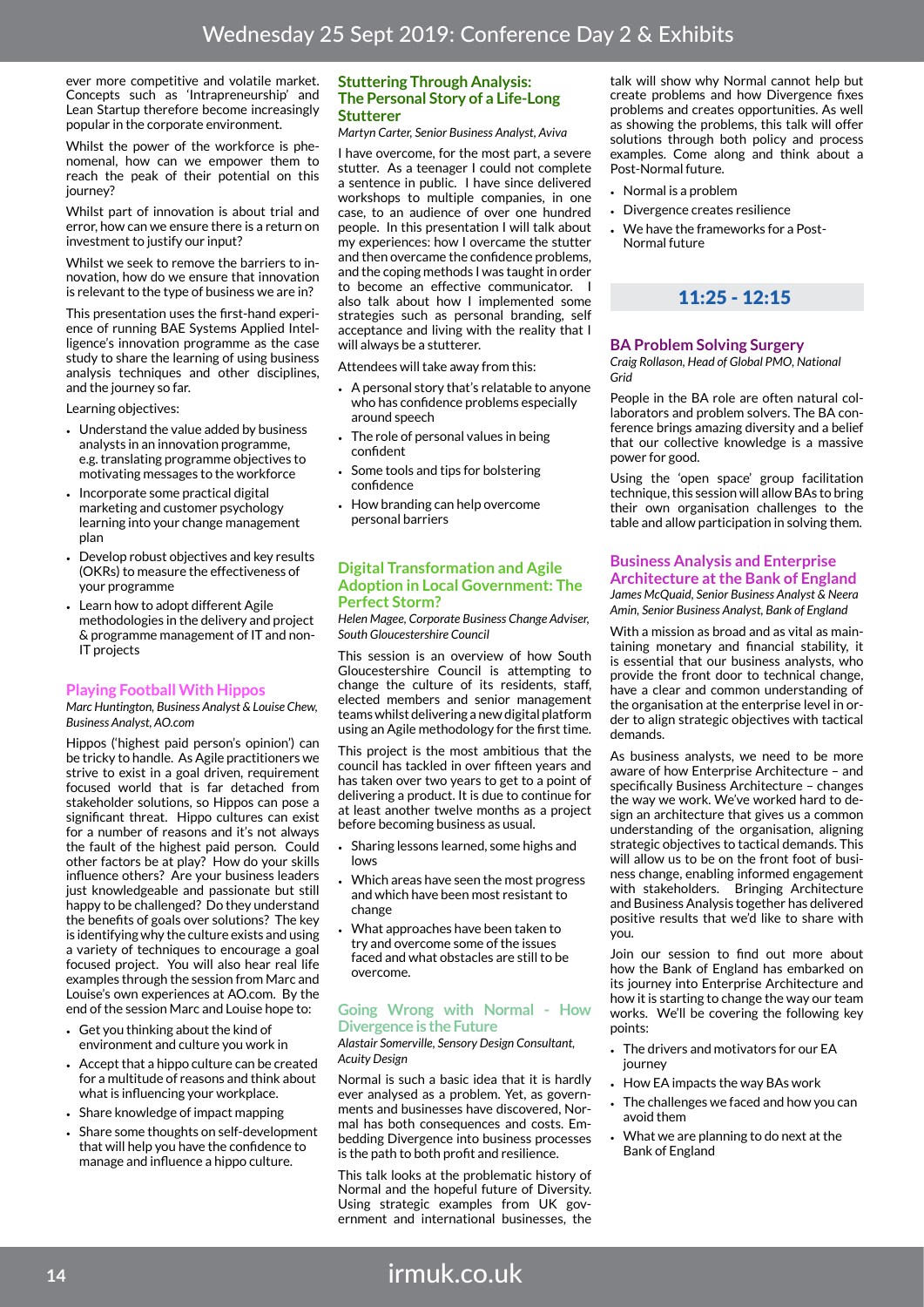# **The Undercover BA Series 01 Episode 01**

*Ryan Folster, Business Analysis Competency Lead, Britehouse*

This presentation will draw parallels between the TV show 'Undercover Boss' and business analysis to provide new insights into customer centricity and customerfocused design. Attend this presentation to find out what a television show has to do with business analysis and how this can make you a better at what you do.

#### Key takeaways:

- Understand how techniques such as customer journey mapping and observation can supplement more common requirement elicitation methods
- Learn how to focus on the holistic customer journey and not only components of that journey to truly understand customer needs
- Learn how to apply empathy towards customers to directly impact decisioning and solution prioritisation

#### **The World Inside Us: How Behaviours and Character Make Us Killer BAs**

*Bryony Rochester, Head of Business Analysis, The Financial Times*

The FT BA team took some time last year to consider their team vision. Internal survey data showed the team had a great reputation, but they were still looking to improve. When trying out a new technique to produce an enduring vision statement, they discovered that the underlying behaviours in how they operate were a more reliable measure of their potential than skillsets.

This session will cover the technique used, how the behaviours they identified have proved to be an accurate measure of success across projects and the aspects that now guide the team discussions and feed development, recruitment and discipline management. Key learnings:

- Why and how your behaviours are key to improvement as a business analyst
- Identifying your own areas of behavioural talents
- How you might use behaviours and character to grow and develop as a team

#### **Making the Complex Complicated: Reuniting Cause and Effect**

*Matt Thompson, Product Engineer, John Lewis & Partners*

So much of software development and customer solution delivery is exploratory, requiring experimentation to solve new problems in areas we know nothing about. Our requirements are not known. They are not waiting to be gathered. They must be discovered.

In many cases it may only be possible to determine the cause of a successful effect after the event.

So how do BAs approach such uncertain situations?

This session will introduce the Cynefin

framework, a model that helps us make sense of different problems, based on their predictability.

It will describe how we analysts can use it to understand which of our problem areas are complex and how we should respond, embracing this uncertainty.

It will also introduce requirement discovery techniques for problems that no-one yet understands, and how these have been used to discover customer needs in a new loyalty proposition at John Lewis & Partners.

#### **Campfire BA - Storytelling as a Strategic Enabler**

#### *Jéan Raath, Business Analyst, Zapper*

For centuries humans have crossed oceans, fought dragons and given up kingdoms to be part of folklore. Yet when we build products, services or teams we often do so with little consideration for the narrative and then struggle to understand why no one wants in.

What would happen if we came at our initiatives with a different perspective? What if we didn't only consider the 'what' but critically evaluated and bought into the 'why'?

In this session, we dig into some of the ideas and principles that guide a good narrative in the quest of finding alternative ways for analysis practitioners to influence strategy and drive meaningful change.

#### Key takeaways:

- Consider what strategic business analysis really means and if you can play a part in it
- Learn why storytelling is such a valuable tool in the information age
- Understand the connection between narrative and the products/services we build
- Learn how to apply story principles to test and inform strategy and to help guide meaningful change

# 12:15 - 13:45

### **Lunch & Exhibits**

# 12:45 - 13:10

#### **BCS, The Chartered Institute for IT: Shifting the Mindset of the BA Professional**

*Adam Thilthorpe, Director for Professionalism – BCS, The Chartered Institute for IT*

Business Analysts are charged with the transformation of organisations, systems and processes in a world of ubiquitous IT. With this power to reach people and change lives comes massive responsibility, what do we know about the credibility and capability of BAs – and how do great BAs demonstrate their credentials and skills? Adam Thilthorpe will be discussing the difference between best and next practice as well as exploring the notion of ethics as competitive advantage.

irmuk.co.uk

Takeaways:

- how great BAs demonstrate their credentials and skills
- difference between best and next practice
- ethics as competitive advantage

#### **Solving Social Issues Through Digital Transformation - a Case Study from Parkinson's UK**

*Julie Dodd, Director of Digital Transformation, Parkinson's UK*

As digital technologies continue to disrupt organisations of all shapes and sizes, new approaches to business change are needed. Charities and other non-profits are often seen as behind the curve and more conservative than commercial counterparts – but the growing demand for charity services is creating a new wave of socially-focused innovation in the sector. Julie Dodd will talk about the changes happening at Parkinson's UK which are helping them reach and change the lives of thousands more people in desperate need. She'll share how the charity is using lean innovation models to redesign service delivery, and how big data approaches are delivering clinical research breakthroughs. She'll also share examples of inspiring 'Tech for good' from other purpose-focused organisations.

Key learning points:

- how a digital-first approach to business change can help organisations scale and deliver greater impact
- practical tips and steps that any organisation can take to pivot and become more resilient in a rapidly changing market
- Inspiring examples of 'tech for good'

# 13:15 - 13:40

#### **An Audience with the IIBA UK Board**

#### *Tina Schuster, Joint President, IIBA UK*

IIBA UK is run by and for the community. Over the year, we run local and national knowledge sharing and networking events – such as the BA Conference Europe. We run a mentoring programme and organise study groups and webinars. But is there more we can do? What else do you want to see us do to deliver value back to you? Building on great feedback gathered at last year's conference, we would like to keep the dialogue going. In this interactive session, you will have the opportunity to quiz the IIBA UK board, tell us what you want us to do more of, stop doing or do differently. Let's make this community truly YOUR community!

Takeaways:

- Guide the future development of IIBA UK
- Gain insight into current and future developments
- Start your journey towards becoming more involved

**15**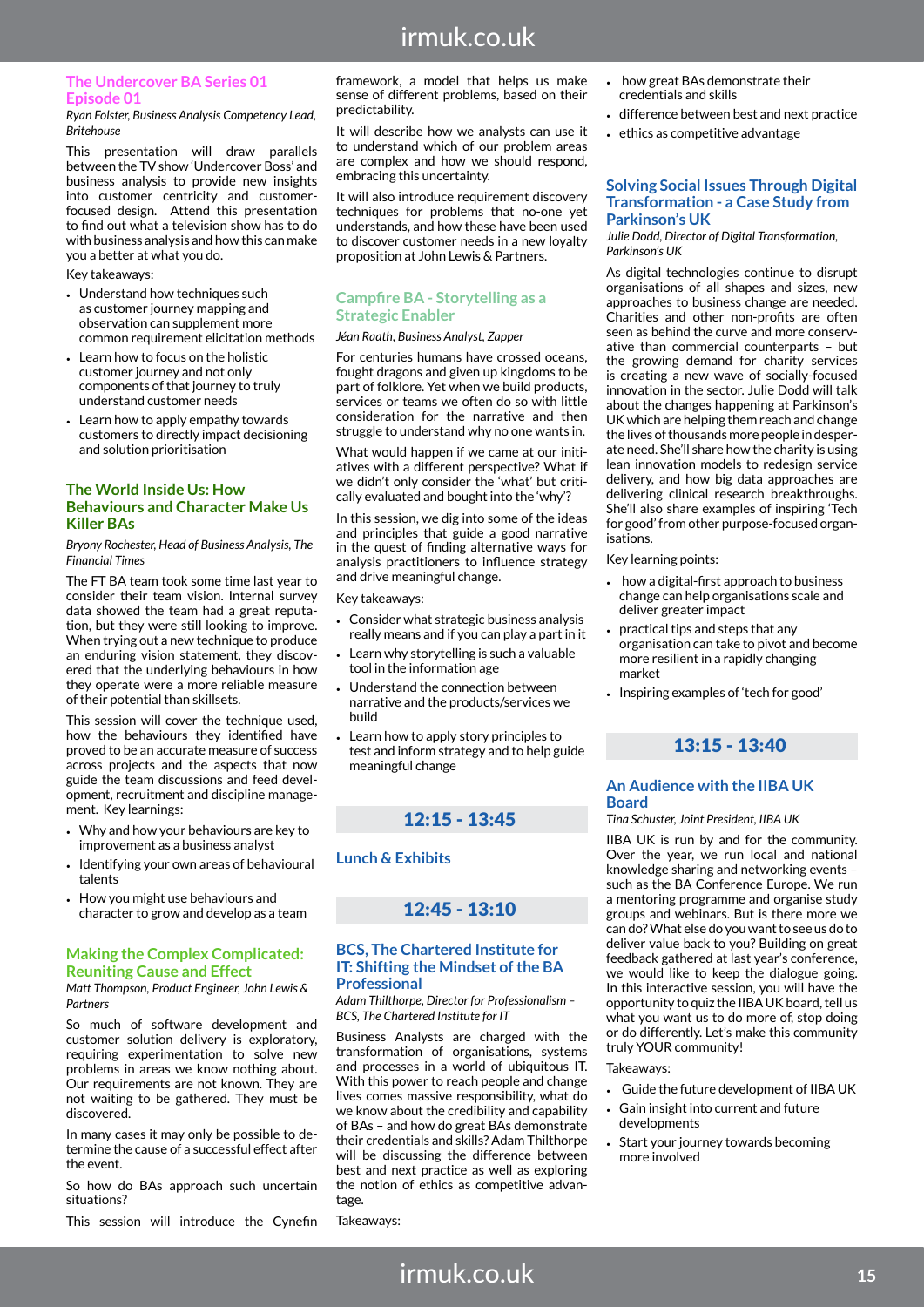# irmuk.co.uk

#### **Midday Mindfulness**

*Kathy Berkidge, Agile Consultant and Coach, Mind at Work Consulting* 

Conferences can be very busy with many thought provoking sessions and interesting people to meet. It can be exhausting. Join Kathy Berkidge for a short mindfulness session to recharge after your busy morning. Kathy will introduce mindfulness and lead you through a brief mindfulness meditation exercise. You will return to your day refreshed, relaxed and focused, ready for the afternoon's sessions.

# 13:45 - 14:30

#### **Keynote: The Four Pillars of Thought Leadership: How to Stand Out and Elevate Your Career**

*Sophie Bennett, Bestselling Author & Keynote Speaker*

BAs have massive opportunities to influence the business environment and bridge the technology and human divide. The challenge is being recognised for the value you can bring and the unique range of skills you have.

Learn how you can build a personal brand that ensures you are viewed for more than just your technical skills. There is a blueprint that highly paid experts use to progress their careers, land the best projects and clients and become the 'go-to' person in their field. These specific steps and personal skills elevate some people to Recognised Expert status.

In this talk you will find out how to build a platform for your ideas, cultivate a unique identity so you get remembered for all the right reasons, and share ideas about how to use thought leadership to evolve or pivot your career. Key learning points:

- An understanding of personal branding
- A clear process for turning your ideas into intellectual capital
- The 4 Cs system for becoming a recognised expert

## 14:30 - 15:00

### **Networking Break & Exhibits**

## 15:00 - 15:50

### **Using Value Chains to Focus Stakeholder Imagination**

*Sam Munford, Business Analyst & Product Engineer, John Lewis Partnership*

How often are the requests we receive from stakeholders a 'top priority', a 'must have', or 'business critical'? All. The. Time.

In this talk, Sam explores the use of Value Chains to help our stakeholders holistically understand the full puzzle, rather than focusing on their own individual piece.

Using Value Chains as a tool enables us to validate a high level view of our business, and simultaneously identify improvement opportunities, whilst analysing upstream and downstream impacts, value to the business and, perhaps most important, the impact on the customer. Sam will draw on his experience of business process management and robotic process automation to discuss:

- How Value Chains can help us to facilitate workshops
- How Value Chains can help drive ownership amongst stakeholders
- How Value Chains can help identify opportunities to deliver customer value

#### **A Systems View of Modular Kaizen and the OODA Loop**

*Grace Duffy, President, Management and Performance Systems*

Lean and Six Sigma are misunderstood as corrective action tools. They are more effective at the systems level. The systems approach is a measurable, intentional process to support organisational growth. Business analysis comes before action to maximise return on investment.

During the Korean War, a fighter pilot, John Boyd, developed a conflict approach based on keeping our orientations closer to reality than our opponents. The same thinking is effective in Lean Six Sigma. Human behaviour follows a decision-making cycle of observation, orientation, decision, action – the OODA loop.

The OODA loop is a systems foundation for both continuous improvement and breakthrough redesign; then Modular Kaizen uses Lean and Six Sigma to reduce disruption and increase flow across the integrated organisational system.

This session presents the flow of Modular Kaizen, then provides an overview of the progression from process to systems integration and finally to the OODA guided self-organising system. Key takeaways:

- Address the systems view of Lean and Six Sigma improvement models
- Introduce the Observe, Orient, Decide, Act (OODA) model
- Tie the OODA model to the Modular Kaizen Lean Six Sigma improvement approach
- Discuss evolutionary and revolutionary improvement approaches

#### **The Language of Leadership and the Art of Persuasion**

*Sunita Mistry, Head of Business Analysis, Home Office*

Great leadership requires great communication. For business analysts, influencing and persuasion skills are key to supporting critical decision making – to ensure that we do the right thing and deliver the best outcomes.

This presentation, inspired by Simon Lancaster's book "Winning Minds", starts with a swift look at Aristotle's three modes of persuasion: 'ethos', 'pathos' and 'logos', and how these map on to the three areas of the brain – the instinctive, emotional and logical minds. A technique to win over each 'mind' is explored: first, an exploration of metaphors and how they can win over the instinctive

mind, creating a feeling of safety and reward and ultimately building trust. The art of storytelling is examined and how this builds engagement through the emotional mind. Finally, the rule of three is considered with techniques to sequence memorable presentations logically. Delegates will learn:

- The persuasive power of metaphors
- How storytelling provides a compelling case for the user need
- The three point principle for effective presentations.

#### **Finding Focus in a Crazy Busy World** *Jane Piper, Organisational Psychologist, Pipsy LLC*

Business analysts work in high pressure environments, making sense of huge volumes of information, and that volume just keeps increasing. The work day can be a frantic rush - juggling meetings, emails and busy work. It can be hard to find time to get deep thinking time.

In this crazy-busy world our most precious resource is our attention. Without managing your attention then you become unproductive, stressed and eventually burnt out. In this talk, Jane shares simple but powerful strategies to find your focus and get more done. At the end of this talk you can:

- Identify and manage digital and psychological distractions
- Understand why your brain loves being busy but how you can train your attention
- Find tactics to deal with information overload, stress and avoid burnout

#### **Agile Business Cases and Beyond**

*Damien Braeckman, Continuous Improvement Coach, My Place To Be*

Imagine your business stakeholder has an idea. In a classic approach, you help create a business case, with lots of information that is based on - honestly - assumptions. Because even with the best of intentions and a detailed up-front analysis, we cannot exactly predict the future.

In an agile approach, we accept there's a lot we don't know up front. So how do we (help) estimate the project? What's the Agile alternative for following up on scope, time and cost? How can we stay in control without sacrificing flexibility and responsiveness to changes? And what is the BA's role in all this?

Together with Damien, we will discover that agile is not in contradiction with scope management, budgeting and control. Rather, it can lead to more transparency and visibility, and help us get to better business decisions more easily.

### **Whose Perspective is it Anyway? Practical Analysis Techniques for Understanding Tricky Stakeholders**

*Adrian Reed, Principal Consultant / Business Analyst, Blackmetric*

Business analysis is undoubtedly a 'people profession'. It is difficult to imagine any large-scale change that could be progressed without the co-operation and co-ordination of a wide variety of stakeholders.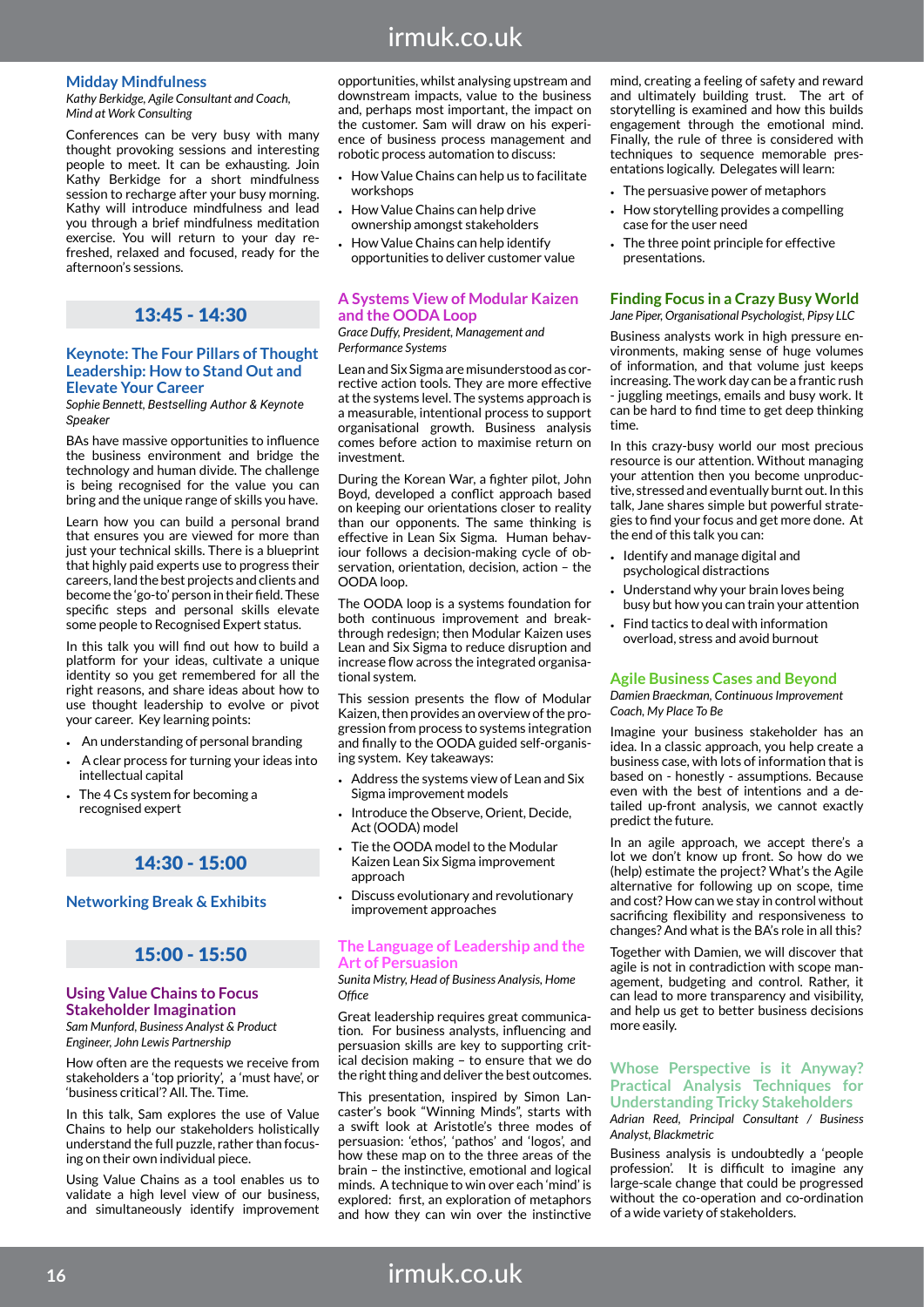Yet it is rare to see unanimous stakeholder agreement - and in 'messy' situations we might find that stakeholders don't even agree on the nature of the project or problem that we are trying to solve. As trusted advisors on complex and transformational projects we play a key role in balancing complementary and sometimes competing perspectives. There are a number of tools in our BA toolkit that we can utilise. In this practical session you will hear:

- A range of practical techniques for stakeholder categorisation and engagement that build upon traditional stakeholder modelling
- Techniques for appreciating, discussing and balancing different stakeholder perspectives
- The importance of representing marginalised and 'unheard' groups when designing services

### 16:00 - 16:50

#### **Making Workshops More Engaging and Interesting Using Design Thinking Techniques**

*Helen Winter, Business Change Consultant, HWinter Consultancy*

Running workshops and getting what you want out of them can be difficult. Design thinking techniques can be used to ensure engagement and that all attendees have a voice. They put customer viewpoints and experience at the heart of the analysis when looking to resolve problems and to design innovative ideas. The focus is on getting information from workshop attendees in a way that generates discussion and produces output which relates to the customers greatest needs. This will provide understanding of customer pain points and form a basis for generating ideas for resolutions. We will look at how we can test hypotheses quickly without spending time on ideas that aren't going to work, and to help get buy-in. We will also look at how design thinking techniques can be replayed to resolve common business analysis problems such as prioritisation and ensure the most important customer needs and problems are understood. Delegates will learn how to:

- Increase interactivity and collaboration in workshops
- Ensure correct prioritisation of requirements and prevent all being must have
- Get a better understanding of your customer and their pain points
- Gain an understanding of the real problems and avoid your stakeholders solutionising
- Use techniques to generate innovative solutions and how to test them quickly

#### **Business Analysts - Human**

**Intelligence Experts of the IT World?** *Dominic Powell, Managing Director, Heimdall Group*

In a fast-paced, ever changing, digital age, companies need BAs to extend their skillset beyond analysis to ensure their businesses thrive. BAs need to become Human Intelligence experts. This presentation will examine how a proven theoretical approach used by Human Intelligence experts in the

military and security services can be applied to enhance information elicitation to ensure project success. It will utilise real life examples to explore:

- Human Intelligence and the 'so what'
- The Intelligence cycle
- The key skills of an Intelligence expert: • rapport, empathy and listening
	- emotional management
	- levers and motivation
	- key questioning skills
- Dissemination and feedback to analyse:
	- the information itself
	- its significance
	- its relevance

Adding Human Intelligence to your BA skillset will enhance your ability to elicit, utilise, and differentiate the information critical for implementing effective business change.

#### **In a VUCA World: Why Would an Executive Believe a BA?**

*Janice B Gordon, Scale Your Sales Strategist, Problem Solving Company*

There are not many industries that are not affected by the social economic challenges that are driving a need for new behaviours. In a VUCA world, the challenge for BAs is to adapt to the increasing requirement for simplicity. Janice will discuss the impact of these challenges on the role of BAs and will look at neuromarketing methods to build trust, to influence and to conveying advice.

Key takeaways:

- Why BAs need to become business consultants
- Building trust is the differentiator
- Worksheet on neuromarketing methods to build trust and influence

#### **Leading the BA Service**

*Christina Lovelock, BA Manager, University of Leeds & Dr Debra Paul, Managing Director, AssistKD*

The community of practice concept has become both popular and prevalent in the world of business analysis. However, a 'community' is not the same as a 'team' focused on delivering customer-focused and responsive service. While a CoP offers many benefits, these are not sufficient to deliver a BA Service that engages with customers, offers a relevant portfolio of services, aligns with standards, and employs professional business analysts who hold the required skills to co-create value for the organisation.

In this session Debra and Christina will introduce the key aspects of the BA Service, and service leadership. A panel of highly experienced BA leaders will be on hand to answer your questions about creating, leading and improving the BA Service within your organisation.

Key areas of discussion:

- What is meant by a BA Service?
- What does a service portfolio provide?
- What does leading a BA Service involve?
- What are the challenges facing BA leaders and how can delivering business analysis as a service help to address them?

Bring along your questions and draw on the experiences of the panel, we look forward to welcoming you.

## **Delivering Value at Pace**

*Chris Doughty, Manager & Elliott Andrews, Consultant, Deloitte MCS Ltd*

In today's digital environment, organisations of all shapes and sizes must constantly evolve their offering to deliver a compelling experience for customers and end-users, or risk becoming uncompetitive. Effective business analysis has a critical role to play in shaping the organisations of the future. During this presentation, Chris and Elliott will discuss ways of working, and practical techniques and approaches that business analysts can use to deliver outcomes that enable value to be released early. These too should be targeted to what the organisation is striving to achieve. In particular, attendees will:

- Learn techniques that can be used on their projects to challenge requirements and break them down for rapid development and deployment
- Gain an understanding of the importance of clearly defining the outcomes that a project should be delivering and maintaining a laser-like focus on their delivery
- How these outcomes can be measured and, if needed, course corrected
- Hear real life examples of where these techniques have been used in practice and the benefit that has been realised as a result

#### **Add a Pinch of Visuals for Creative Collaboration!**

#### *Penny Pullan, Director, Making Projects Work*

Do you work in complex situations where it can be almost impossible to understand what's happening and all the different perspectives? Have you spent ages trying to get people to sign off something that you've carefully documented? Do you ever find that people just don't engage with your work? Well this presentation could change all that! Dr Penny Pullan will inspire us to become even more effective as business analysts. How? Not by adding yet more techniques to your toolkit, but by tapping into the way our brains work. The answer is visual, but not clip art or brilliant artistic efforts. By using simple, hand-drawn graphics, it's possible to add an extra layer of engagement and, dare I say it, fun! What you'll learn:

- The power of simple visuals to aid collaboration, communication and engagement
- How to draw some useful, simple visuals
- Leave inspired with proven ideas for BA creativity

# 17:00 - 17:10

**Conference Close: IIBA UK** *Nick de Voil, IIBA UK - Joint President*